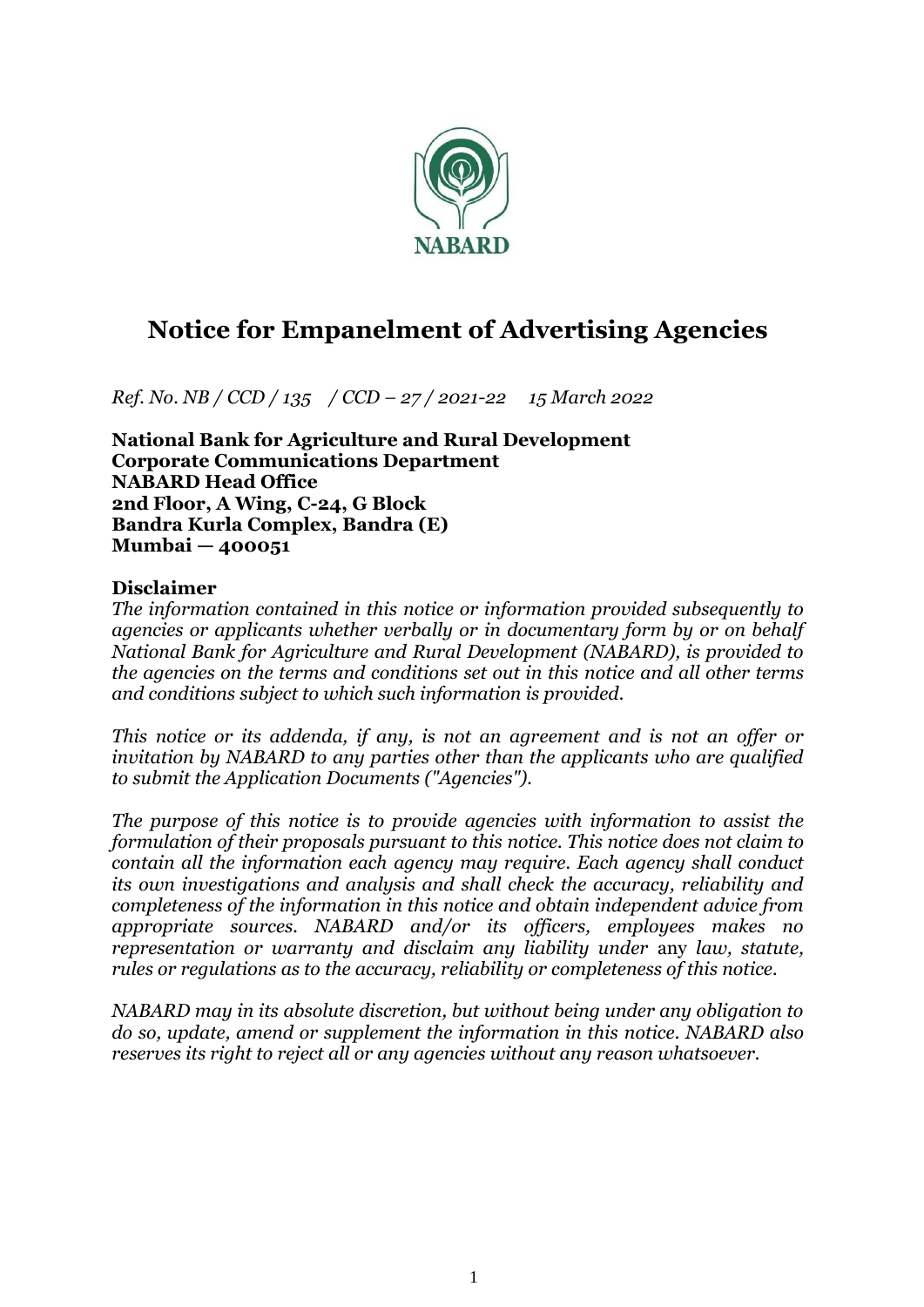#### **Contents**

| <b>S. No.</b>        | <b>Particulars</b>                        | Page |
|----------------------|-------------------------------------------|------|
| 1                    | Introduction                              | 3    |
| $\overline{2}$       | Scope of Work                             | 3    |
| 3                    | Eligibility Criteria                      | 4    |
| $\overline{4}$       | <b>Terms and Conditions</b>               | 4    |
| 5                    | <b>Submission of Application</b>          | 5    |
| 6                    | <b>Evaluation methodology</b>             | 5    |
|                      | <b>Contract Integrity Pact</b>            | 6    |
| <b>Annexures</b>     |                                           |      |
| Annexure I           | <b>Application Form</b>                   | 7    |
| Annexure II          | <b>Terms and Conditions</b>               | 8    |
| Annexure III         | <b>Agency Information</b>                 | 11   |
| <b>Annexure IV</b>   | Eligibility Criteria response             | 13   |
| Annexure V           | List of documents to be enclosed          | 14   |
| <b>Annexure VI</b>   | <b>Declaration for Relation in NABARD</b> | 15   |
| <b>Annexure VII</b>  | <b>Pre Contract Integrity Pact</b>        | 16   |
| <b>Annexure VIII</b> | <b>Resolution of Disputes</b>             | 21   |
| Annexure IX          | <b>Details of Bank Account</b>            | 23   |

#### **Application time Schedule**

| <b>Details</b>                                                                       | <b>Important Dates</b>      |
|--------------------------------------------------------------------------------------|-----------------------------|
| Date of Advertisement in newspaper, NABARD<br>website & CPPP                         | 15 March 2022               |
| Date of availability of EOI document on NABARD<br>website                            | 15 March 2022               |
| Date and time of pre submission meeting at<br><b>NABARD Head Office, BKC</b>         | 22 March 2022 (11.00<br>am) |
| Last date for receiving vendor pre submission<br>clarifications in writing           | 22 March 2022 (11.00<br>am) |
| Date for hosting response to clarification<br><sub>on</sub><br><b>NABARD</b> website | 24 March 2022               |
| Last Date and Time for receipts of Proposals                                         | 29 March 2022 (4.00<br>pm)  |
| Time & Date of Opening Eligibility criteria envelope                                 | 30 March 2022 (11.00<br>am) |
| Presentation by shortlisted agencies                                                 | 04.04.2022<br>(tentatively) |
| <b>Contact Address:</b>                                                              |                             |

Shri Pradeep Mehrotra, Chief General Manager, Corporate Communications Department, NABARD, Head Office, 2nd Floor, A Wing, C-24, G Block, Bandra Kurla Complex, Bandra (E), Mumbai — 400051. Tel No. 26539282. Email: ccd@nabard.org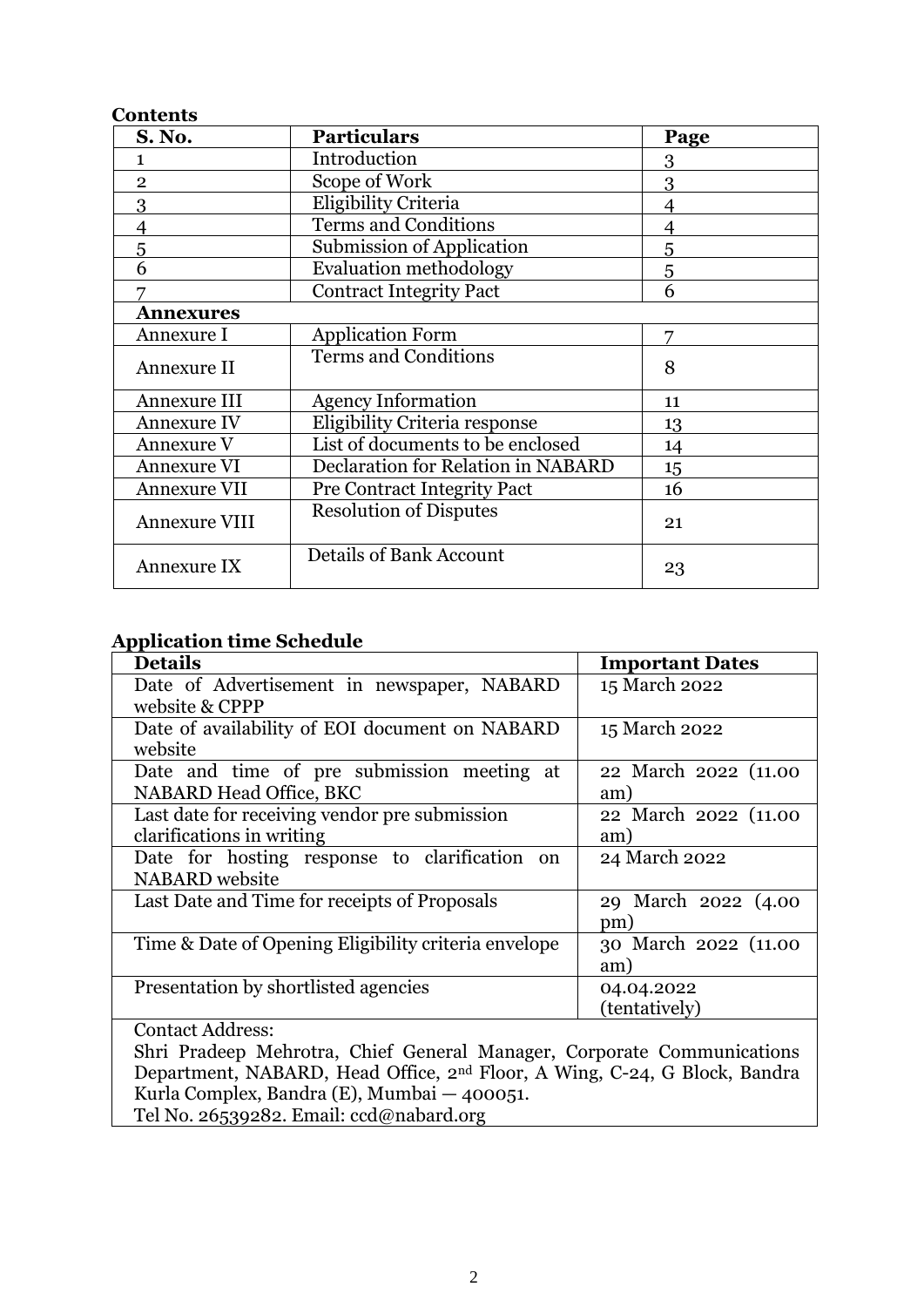# **Notice for Empanelment of Advertising Agencies**

# **1. Introduction**

National Bank for Agriculture and Rural Development (NABARD), Head Office, Mumbai intends to prepare panel of six advertising agencies having specialization, experience and good track record for meeting NABARD's brand building and advertisement requirements. The empanelment of agencies will be valid for 2 years.

# **2. Scope of Work**

NABARD advertisement and publicity campaigns are in the following media forms:

- **Electronic:** television, radio, digital, mobile phone communication, etc.
- **Print:** newspapers (national and regional), magazines, coffee table books, pamphlets, leaflets, brochures, etc.
- **Internet and social media:** corporate website, YouTube, Facebook and Twitter handles of NABARD
- **Events:** stalls in exhibitions, backdrop and publicity in seminars, workshops, etc.
- **Outdoors:** posters, hand-outs, banners, hoardings, display panels, etc.

The publicity campaigns will be carried out in Hindi, English and any other local languages for various media as per the requirements of NABARD. The detailed scope of work include planning, conceptualization, preparing strategy, developing creative ideas, designing, scripting, developing and production of advertisement, films, publicity and other resource material, including but not limited to following activities:

- Audio and Video advertisement through TV commercials/promos, radio jingles and audio clips, documentaries, etc.
- Print advertisement of different sizes and languages (tenders, notices, recruitment, financials, corporate publicity, product and services publicity, gazette notification, annual reports, etc.)
- Digital media advertising (websites, banners, e-mailers, social media networks, SMS, etc.)
- Outdoor publicity (hoardings, posters, banners, leaflets, stage backdrop, book design, calendars, brochures, statutory ads and page layout, etc.)
- Communication material for programmes and events including press briefings
- Design and production of house journal/newsletters
- Making short films, animations, documentaries, jingles, TVCs, etc.
- Social media management (developing campaigns, designing artworks, posting updates and managing comments and reactions)
- Any other marketing and communication works assigned by NABARD

The agency should have capabilities of delivering through all these media with adequate experience in the field, good infrastructure and resourceful personnel including local language experts proficient in regional languages and dialects.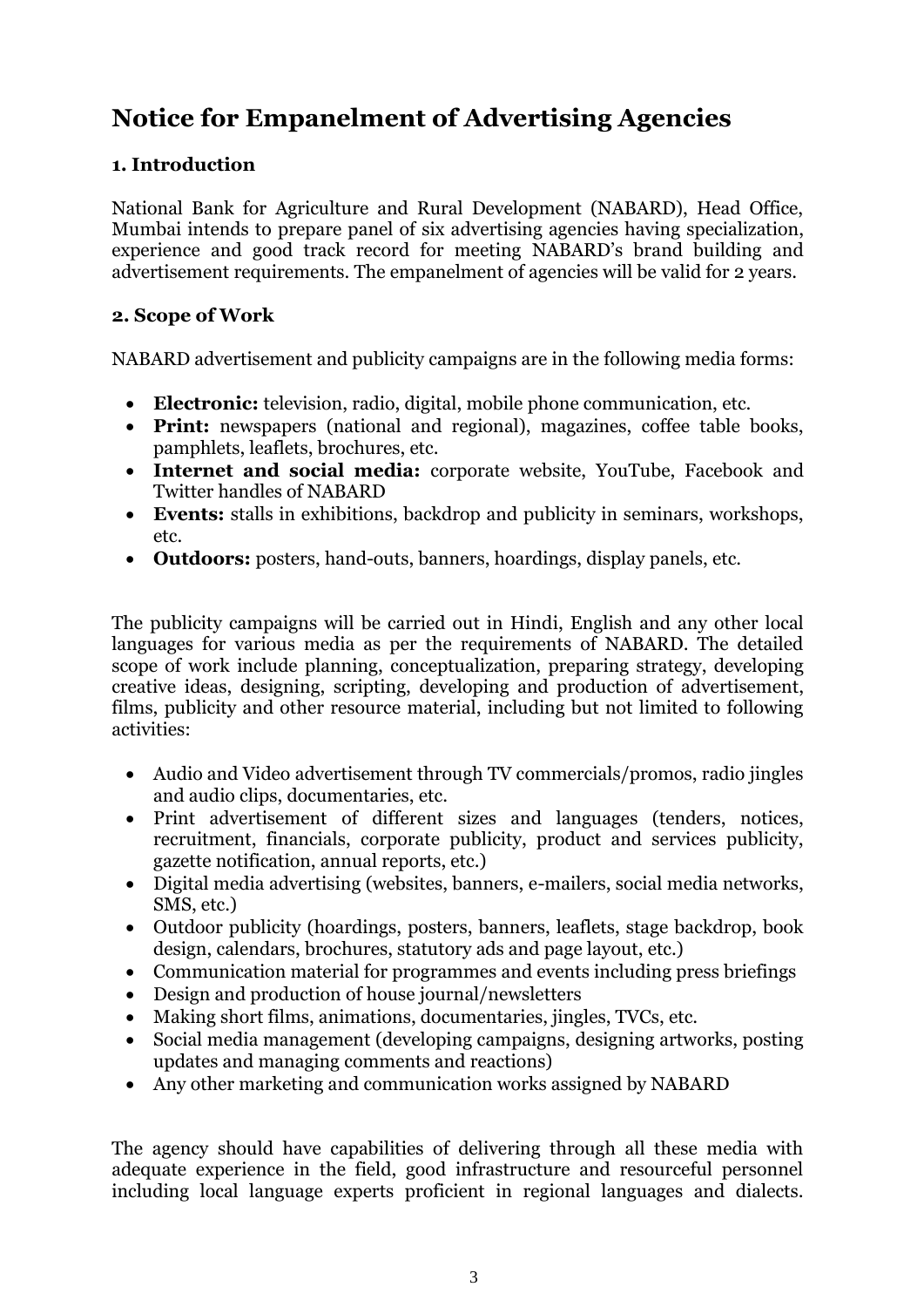Ability to undertake any other related services like PR activity, event management, magazine production etc. will be an added advantage but not a necessary condition for empanelment.

# **3. Eligibility Criteria**

The empanelment will remain in force for a period of two years i.e. from 15 April 2022 to 14 April 2024 subject to annual review every year. If the services provided by the agency/ies are found to be unsatisfactory or at any time it is found that the information provided for empanelment or for any quotation is false, Bank reserves the right to remove such agency/ies from the empaneled list. The Agency should qualify the following necessary eligibility criteria and possess the required experience, resources and capabilities in providing services necessary to meet the requirements indicated above in the EOI document. Agencies not meeting the necessary eligibility criteria will not be considered for further evaluation.

- a. The agency should have accreditation from Indian Newspaper Society (INS) and Prasar Bharati and in force for the last three years. The agency having membership of Advertising Standards Council of India (ASCI) or Advertising Agencies Association of India (AAAI) shall be preferable.
- b. The agency should be a registered legal entity having full-fledged office in Mumbai with relevant expertise & creative personnel and required infrastructure.
- c. The agency should have been in business for a minimum of 5 years (as 31 December 2021).
- d. The agency should have a minimum average annual turnover of ₹10 Crore and a minimum net worth of ₹1 Crore in each of the last three years (2018-19, 2019-20 & 2020-21) as per audited balance sheet.
- e. The agency should have experience of handling advertisement/brand promotion in urban and rural areas.
- f. The agency should have the experience to get the films, animations, documentaries, jingles, TVCs, etc. done.
- g. The agency should have resources to manage social media handles and digital advertisements.
- h. The Agency should not be blacklisted in the last 1 year by any Central/State Government/Public Sector Undertaking.
- i. The agency should not have defaulted in paying dues to media houses, Banks and Tax authorities.
- j. The agency should submit a declaration in the letterhead for the above (e to i) criteria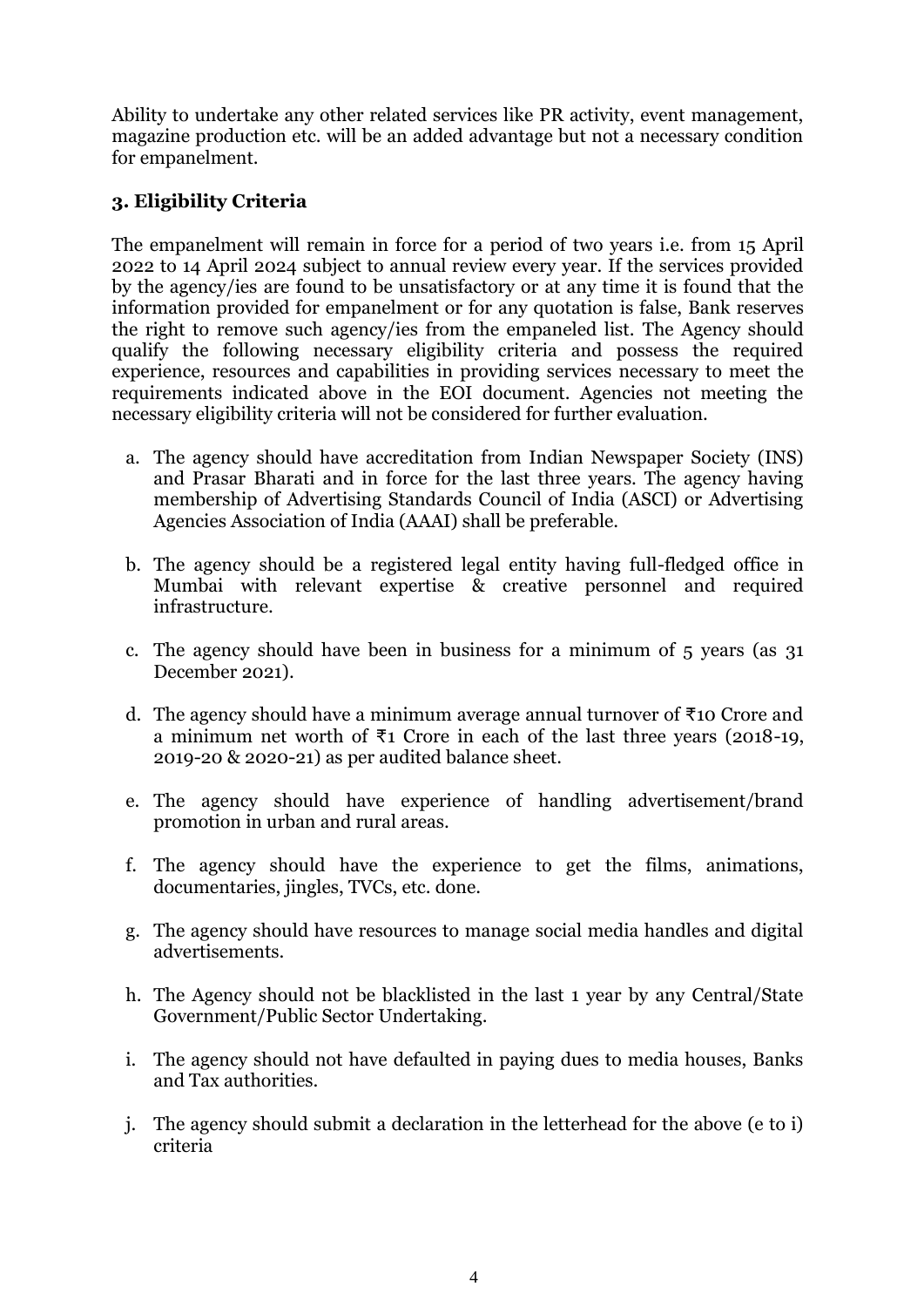# **4. Terms and Conditions**

The terms and conditions governing the empanelment are given in Annexure II.

# **5. Submission of Application**

The application for empanelment should be made in the prescribed format (Annexure-I) which, along with the other relevant details, including terms and conditions of empanelment, can be downloaded from the Bank's website https://www.nabard.org and Central Public Procurement Portal (CPPP) https://eprocure.gov.in.

A pre-submission meeting will be organized at 11.00 am on 22 March 2022 at NABARD Head Office, BKC, Mumbai. The general queries will be addressed in this meeting. Agencies may also send queries by email to [ccd@nabard.org.](mailto:ccd@nabard.org) No queries of any kind will be entertained after 4.00 pm on 22 March 2022. The consolidated responses to queries will be posted on [www.nabard.org](http://www.nabard.org/) by 5.00 pm on 24 March 2022.

The applications, duly filled in the prescribed format and complete in all respects, may be submitted in a sealed cover clearly superscribing it as "Application for Empanelment of Advertising Agencies" to the Chief General Manager, Corporate Communications Department, NABARD, Head Office, Ground Floor – 'A' Wing, Plot No.C-24, 'G' Block, Bandra Kurla Complex, Bandra (East), Mumbai-400051. The last date for submission of application is up to 4.00 p.m.

The agency/ies who are already empaneled by the Bank and whose empanelment was upto 13 February 2022 are also required to apply afresh, if they want to continue on the panel.

Any effort by the agencies to influence NABARD in submission, evaluation or contract award decision may result in the rejection of the agency's proposal. NABARD's decision will be final and will be binding on all agencies.

# **6. Evaluation Methodology**

NABARD will examine the application to determine whether the documents submitted are complete, whether required information has been provided as underlined in the notice response documents, whether the documents have been properly signed, and whether response to the notice is generally in order. Only those agencies, which comply with the Eligibility Criteria will be taken up for further evaluation.

The evaluation process would consider whether the Agency has requisite prior experience and expertise to address NABARD's requirements and objectives. The evaluation process will gauge the extent of thought process that has gone behind the preparation of the notice response, the degree of clarity, understanding of NABARD's stated objectives and the level of commitment exhibited by the agencies.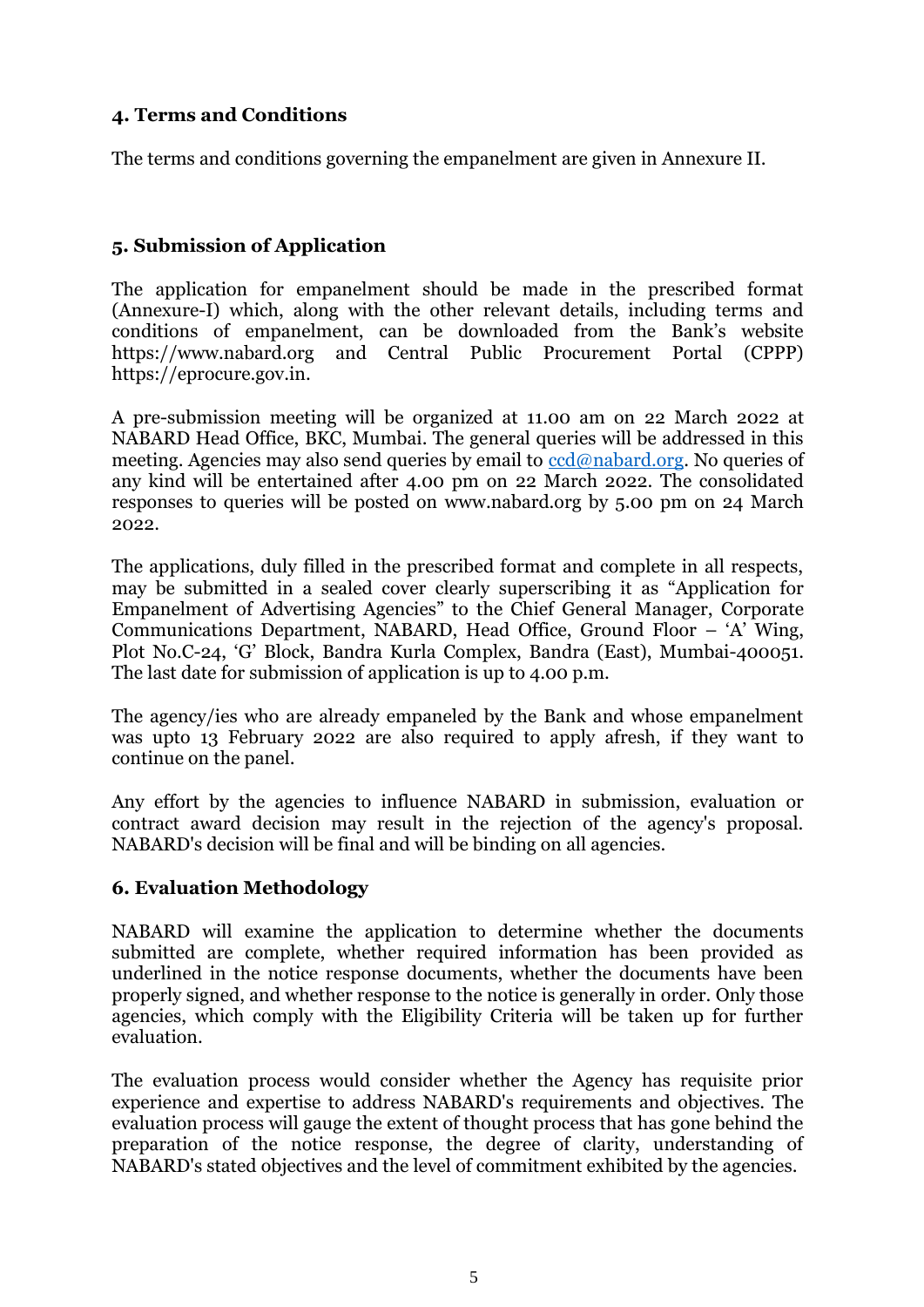NABARD may waive any minor informality, non-conformity or irregularity in the response to the notice that does not constitute a material deviation provided such waiver does not prejudice or affect the relative ranking of any agency.

NABARD will evaluate the applicants for the Empanelment of agency and will prepare a short list of 9-10 agencies based on performance parameters and information furnished in the application. The shortlisted agencies will be informed through NABARD website.

The shortlisted agencies will thereafter be called to make a creative presentation to the Evaluation Committee of NABARD, who will make the final selection of six agencies. The topic of the presentation is 'Ideas for the celebration of NABARD 40th Foundation Day' to be held in July 2022. The decision of the Evaluation Committee after going through the presentations of the advertisement agencies will be final. The presentation is scheduled for 4 April 2022. Change in the schedule, if any, will be communicated to the shortlisted agencies. The venue for presentation will be NABARD, Head Office, Mumbai.

#### **7. Pre Contract Integrity Pact**

A proforma of the same is furnished in Annexure VII. The agencies will have to submit the same duly signed on a non-judicial stamp paper of  $\overline{\tau}200$  - at the time of submission of Expression of Interest document.

#### **8. Dispute Resolution Mechanism**

Disputes or differences whatsoever arising out of or relating to the assignments, work of agency, meaning, scope , operation or effect of the agreement or the validity or the breach thereof shall be resolved amicably between the Bank's representative and the agency's representative. In case of failure to resolve the disputes and differences amicably within 30 days of the receipt of notice by the other party, then the same shall be settled by arbitration in accordance with the Arbitration and Conciliation Act, 1996 and the award made in pursuance thereof shall be final, conclusive and binding on the parties. The venue of the arbitration shall be at Mumbai.

#### **9. Other Conditions**

NABARD encourages electronic mode of payment to Agencies. For this purpose, please furnish the information in **Annexure-VII**.

The entire application form and each part of the proforma shall be signed by a person on behalf of the agency, who is authorized to do so.

If the space in the proforma is insufficient for furnishing full details, such information may be supplemented on a separate sheet of paper duly signed stating therein the proforma's relevant part number and serial number. Satisfactory completion certificates for works done for different organisations should be furnished along with the application.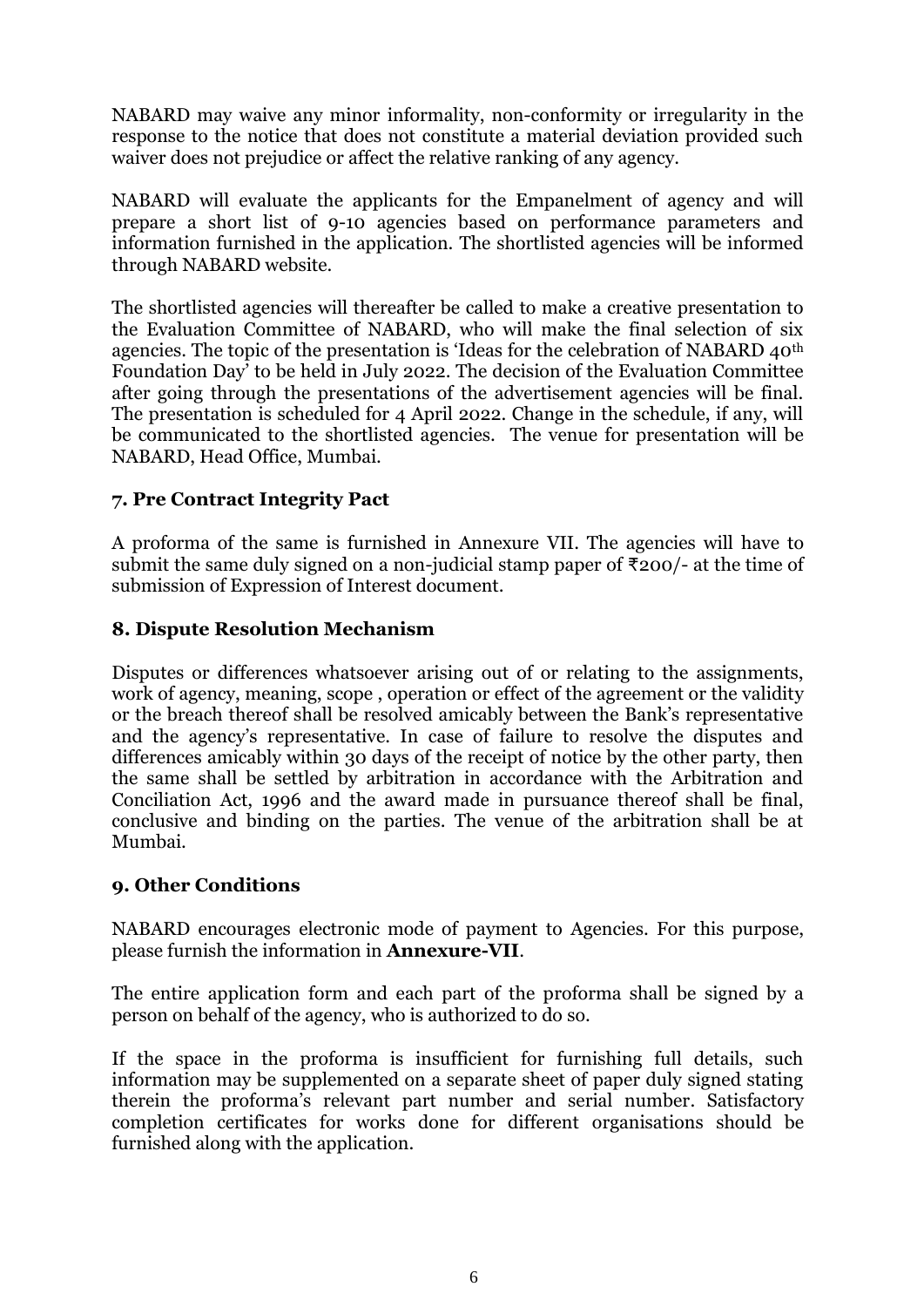Clarification, if any, may be obtained from Manager/ General Manager, Corporate Communications Department, NABARD, Head Office, Mumbai, Phone Nos. 022- 26539282, 022-26539358 on any working day between 10.00 AM (IST) and 05.00 PM (IST) or through e-mail at [ccd@nabard.org.](mailto:ccd@nabard.org)

Pradeep Mehrotra Chief General Manager Corporate Communications Department

#### **Enclosures:**

Annexure-I – Application Form Annexure-I – Terms and Conditions Annexure III – Agency Information Annexure IV – Eligibility Criteria Response Annexure V – List of Documents to be enclosed Annexure VI – Declaration for Relation in NABARD Annexure VII – Pre Contract Integrity Pact Annexure VIII – Resolution of Disputes Annexure IX – Details of Bank Account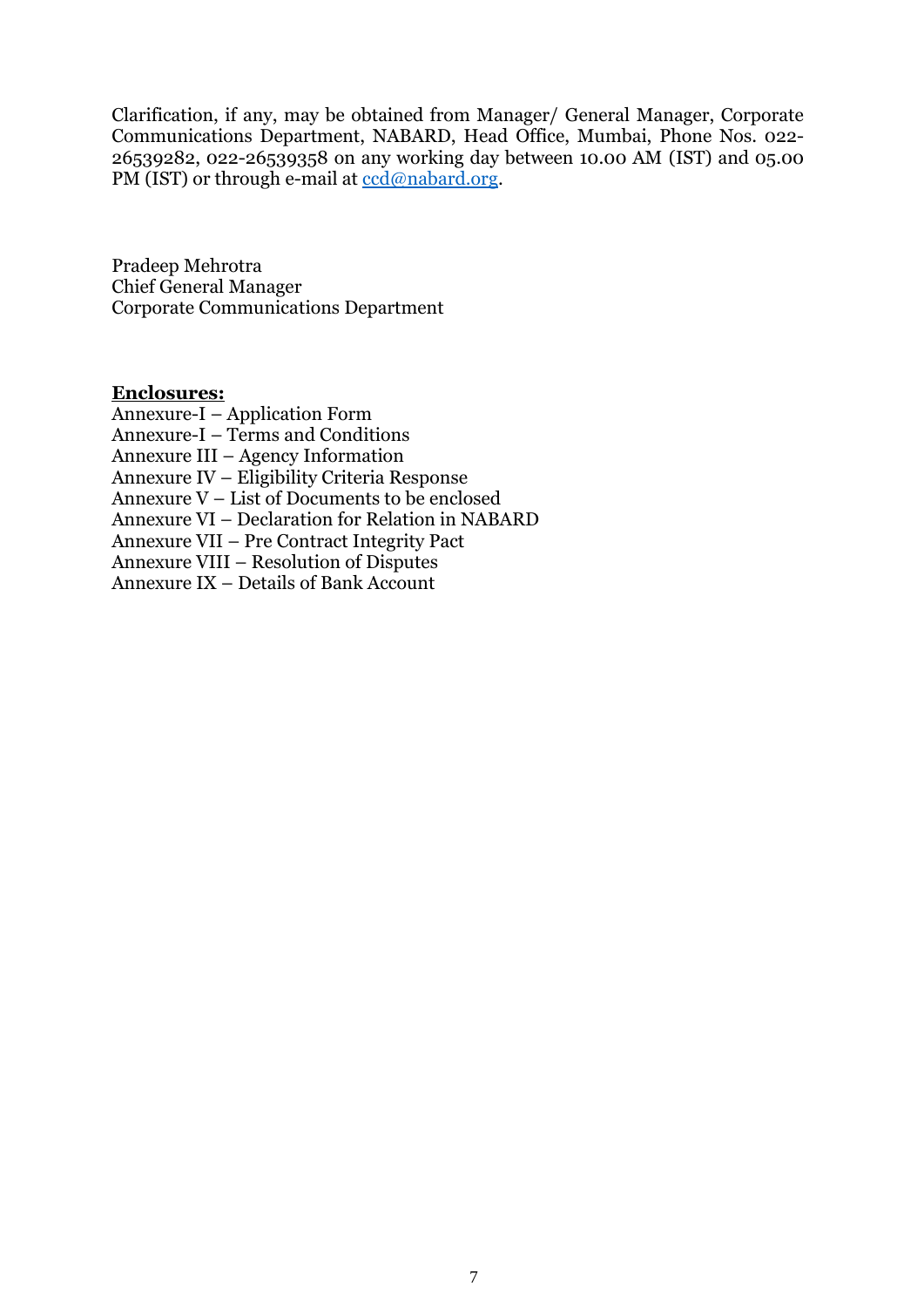# **Annexure – I**

# **Application Form**

(On Agency's Letter Head)

Date: dd/mm/yyyy

To The Chief General Manager Corporate Communications Department NABARD, Head Office 2nd Floor, A Wing C-24, G Block, Bandra Kurla Complex Bandra (E), Mumbai — 400051

Dear Sir,

#### **Empanelment of Advertising Agencies**

- 1. With reference to your notice for empanelment of advertising agencies dated 15 March 2022 and the details posted on the NABARD's website. We hereby submit our application for empanelment of advertising agency of NABARD and we agree to offer media and advertisement related services to you as per the terms and conditions specified in the notice and to abide by the terms and condition specified therein.
- 2. We are already registered with \_\_\_\_\_\_\_\_\_\_\_\_\_\_\_\_\_\_\_\_(name of registering Authority) as desired information, documents and certificates as required by you, are enclosed herewith in the prescribed proforma for your perusal.
- 3. I/We have read and understood the Empanelment Notice and Instructions appearing in the application format and I/We understand that if any false information is detected at a later stage, any contract made between NABARD and I/we based on the information given by me/us, will be treated as invalid by NABARD.
- 4. All the information furnished in this application as also under Annexures I to IX is correct to the best of my/our knowledge.
- 5. If our application is accepted, we undertake, to start the work at national and at regional levels as per the job assigned by NABARD.
- 6. We understand that NABARD reserves the right to accept or reject any or all applications at any time without assigning any reasons.
- 7. We have not been blacklisted by NABARD or any other organization where we have worked. Further, if any of the partners/directors of the organization/firm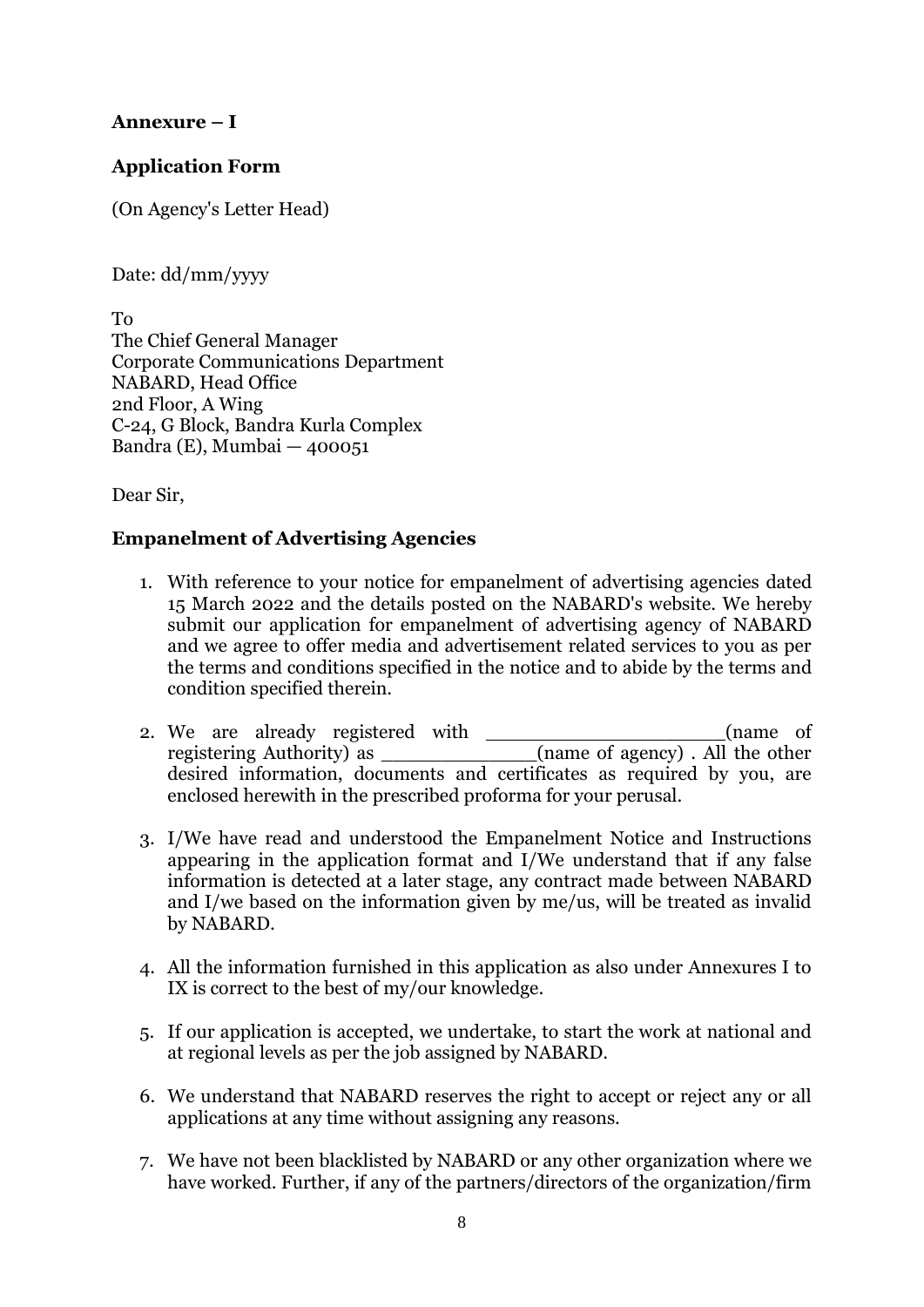is blacklisted or having any criminal case against them, our application shall not be considered. At any point of time, our company/firm/and/or any of its partner/director is blacklisted by any organization, NABARD shall have the right to terminate the contract with us.

- 8. Declaration by agency in terms of Clause 3 'Eligibility Criteria' [response to point nos.  $3(e)$  to  $(i)$ ]
- 9. I/We, therefore, request you to kindly consider our application for empanelment.

Yours sincerely,

Signature of Authorized person Name and Designation of Authorized Person: [In full and initials]: Name of Company/Firm: Address (Please affix rubber stamp of your company)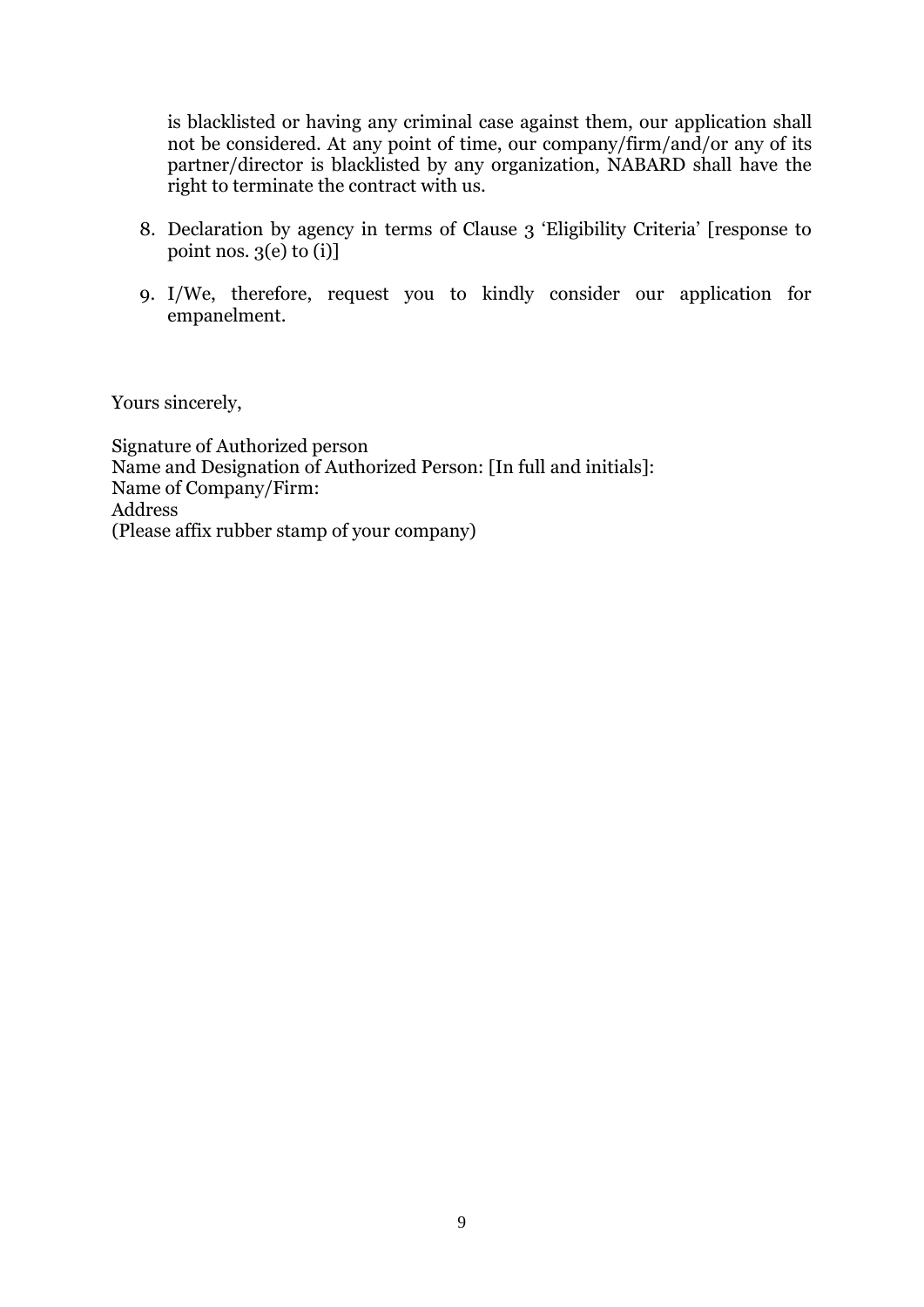#### **Annexure - II Terms and Conditions**

- a) The agencies should adhere to all instructions and submit all relevant information and documents which have been specified in the notice. Submission of applications which are not complying with the instructions will result in its rejection.
- b) The applications shall be typed, office seal affixed and signed by the duly authorised person.
- c) In case a subsidiary company desires to apply with the financial backing of the parent company, the parent company would have to give a written undertaking that the parent company shall bear all financial or contractual liabilities of the subsidiary company and authorize them to submit the application on their behalf for considering them for empanelment.
- d) The agency shall bear all the costs associated with the preparation and submission of application and the costs, if any, for subsequent selection process. NABARD will in no case be responsible or liable for these costs regardless of the conduct or outcome of the selection process.
- e) Amendments to this notice may be issued by NABARD at any time, prior to the deadline for submission. Such amendments will be posted in NABARD's website in the form of addenda/corrigenda. The amendments, if any, to the notice shall be deemed to form an integral part of notice from the date of issue and shall be binding on the agencies.
- f) NABARD reserves the right to accept or reject any proposal and annul the notice process and reject all applications at any time prior to empanelment of agencies, without thereby incurring any liability to the affected agency/agencies or any obligation to inform the affected agency/agencies of the ground for NABARD's action. NABARD also reserves the right to reissue the notice without the agencies having right to object such reissue.
- g) The shortlisted agencies, to be called as empaneled agencies, shall be required to enter into requisite agreement(s) with NABARD, within 15 days of the order (when provided) or within such extended period as may be specified by NABARD. NABARD has the right to cancel the shortlisted agency, if the contract is not executed within a period of 15 days from the date of order, unless otherwise extended by NABARD.
- h) NABARD will release creative brief for any specific project and will invite limited applications from empanelled agencies for the specific projects. The selection of agencies for these projects will happen on the basis of presentation made by agencies in front of the evaluation committee and/or the creative and commercial provided by the agencies for the project.
- i) A separate project contract/work order will be signed for each project.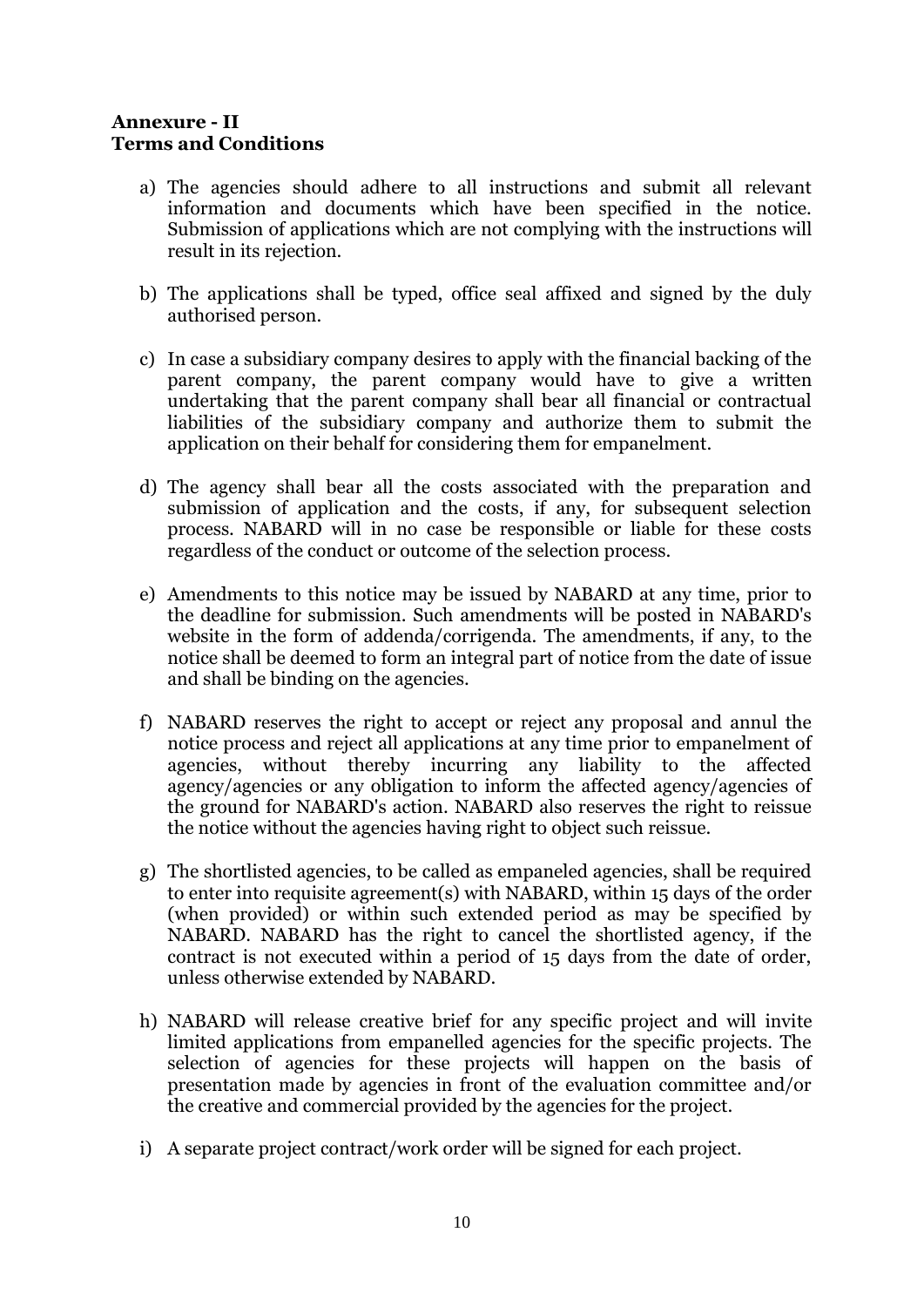- j) Empanelment does not guarantee allocation of work. The timeline for various assignments associated with the allocated work shall be intimated along with the creative brief for the work.
- k) All Intellectual Property Rights in the planning, preparing strategy, developing creative ideas, developing and production of advertisement, publicity and other resource material, etc. made in the course of performance of services by the empaneled agencies or its personnel involved in the task of NABARD shall absolutely belong to NABARD. The agency will be required to submit each artwork used in the format used originally for creation of the art work (master file) such as AI, CDR, AVI, FCP, and other such formats as the case may be, in addition to submitting PDF, MP4, MP3, etc. This artwork will have to be submitted along with the bill. The advertising agency will be solely responsible for copyright issues concerning usage of images, footage, text material, etc. obtained through various sources. NABARD will not be a party to any dispute arising out of copyright violation by the agency.
- l) NABARD will not make any advance payment. Payment shall be released after the execution of the project contract/work order as required by NABARD. Agency should raise the invoice post execution of contract in the name of NABARD. The payment shall be released within 45 days of invoice raised by agency. All applicable taxes including GST, etc. will be deducted at source (TDS) from the final bills as required under Income Tax Act.
- m) If the deliverables are not found to be of good quality, NABARD will have the right to make suitable deductions from the payable amount or reject the media payment bill to the agency on its sole discretion, in addition to other remedies including claiming of damages. The decision of NABARD in this regard will be final.
- n) The empaneled agency shall not assign the work, whole or in part, to any other agency, even its own subsidiary or parent agency, to perform its obligation under the work order, without prior consent of NABARD.
- o) The empanelment of agencies so selected will be for a period of two years. The performance of the advertising agencies will, however, be reviewed at the end of first year and in case of unsatisfactory performance, the empanelment is liable to be terminated. The agreement may be terminated by either party by giving not less than one month's notice to the other party.
- p) The advertising agency shall observe the laws applicable and the rules or code of Advertising Standard Council of India/Advertising Agencies Association of India/Indian Newspaper Society or rules prescribed by Prasar Bharti or any other law in force as applicable.
- q) The advertising agency shall indemnify NABARD and keep it indemnified against any loss, claims, demands, actions, proceedings, damages, costs, charges and expenses, which may be made or brought or commenced against NABARD for any act contrary to the provisions of this agreement or due to or resulting from breach of any agreement between the advertising company and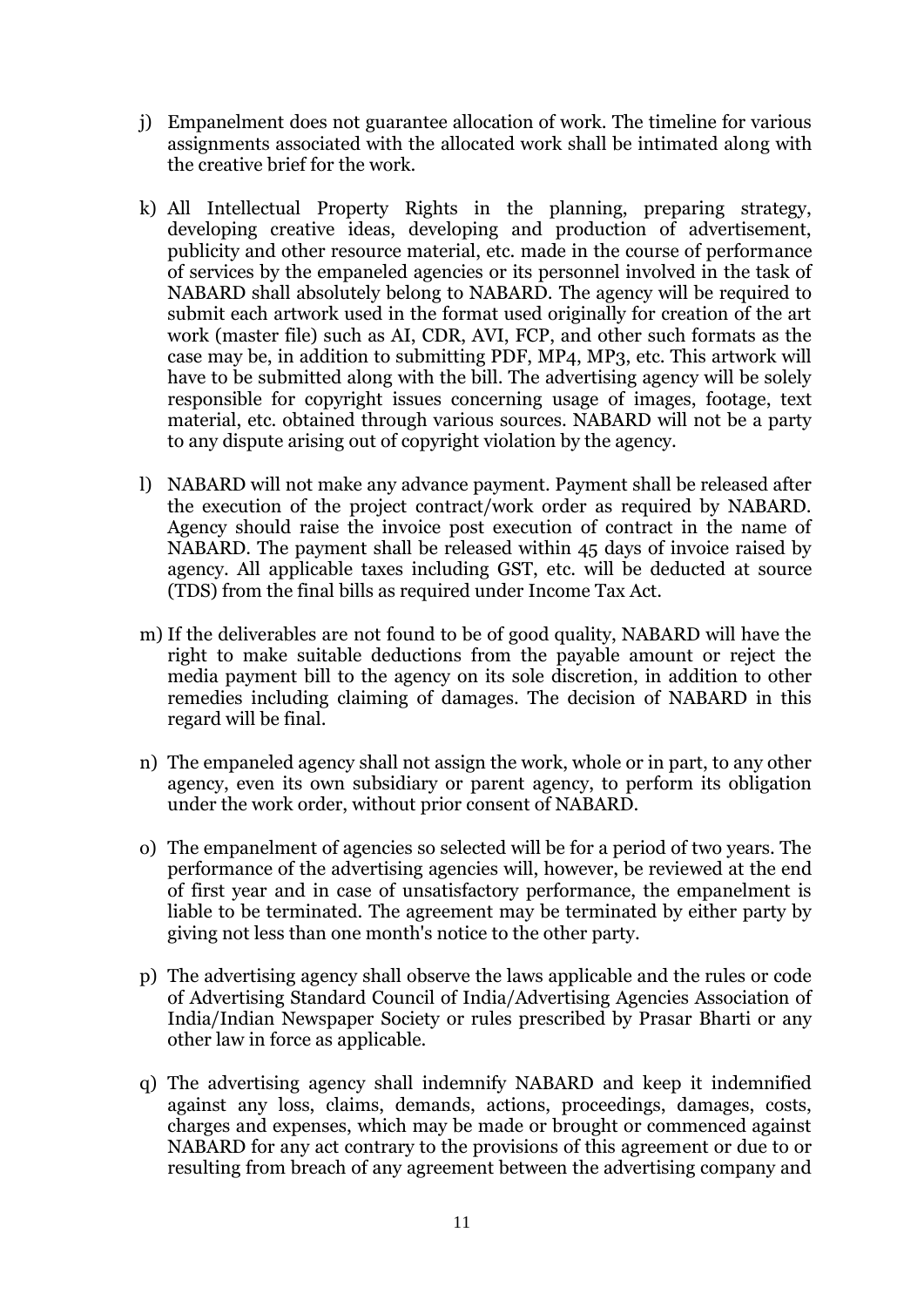any other person or organization relating to the media and publicity work undertaken on behalf of NABARD.

- r) The advertising agency shall obtain all necessary registration(s)/permission(s)/license(s), etc., which are/may be required under media or other legislation(s) for providing services.
- s) All technical particulars supplied by NABARD to the agency are to be kept confidential and no part of it should be shared with anyone other than the authorized persons, without prior written permission from NABARD.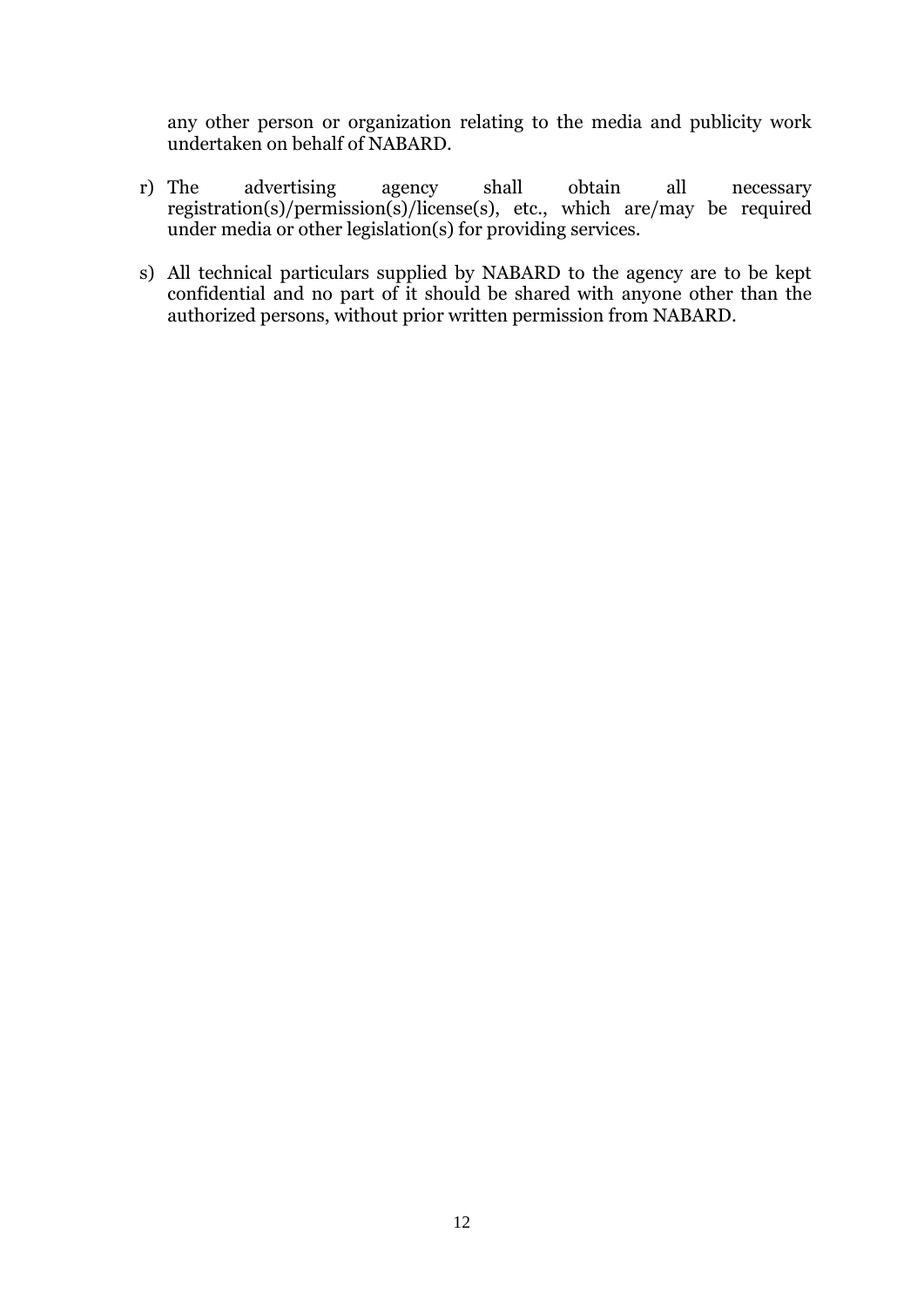# **Annexure III**

# **Agency Information**

| <b>S. No.</b>           | <b>Particulars</b>                                 | <b>Details</b> |
|-------------------------|----------------------------------------------------|----------------|
| $\mathbf{1}$            | <b>Agency details</b>                              |                |
| 1.1                     | Name of the Agency                                 |                |
| 1.2                     | <b>Corporate Office Address</b>                    |                |
| 1.3                     | Contact Person in Mumbai                           |                |
| 1.4                     | Phone No.(landline/Mobile)                         |                |
| 1.5                     | Email address                                      |                |
| 1.6                     | Date of incorporation                              |                |
| 1.7                     | Status of the Agency (public Ltd./Private Ltd.     |                |
|                         | Co. etc.)                                          |                |
| $\mathbf{2}$            | <b>Financial and personnel</b>                     |                |
| 2.1                     | Minimum Turnover of the company in the last 3      |                |
|                         | years                                              |                |
| 2,2                     | Minimum Turnover in advertising and PR             |                |
|                         | business of the company in the last 3 years        |                |
|                         | (Provisional if not finalized yet for 2020-21).    |                |
| 2.3                     | Balance Sheet (Attach Audited Balance Sheet        |                |
|                         | and Profit & Loss accounts for last $3$ years $-$  |                |
|                         | 2018-19, 2019-20 & 2020-21 ) (Provisional          |                |
|                         | if not finalized yet for 2020-21).                 |                |
| 2.4                     | Minimum Operating Profit of the company in         |                |
|                         | the last 3 years (Provisional if not finalized yet |                |
|                         | for $2020 - 21$ ).                                 |                |
| 2.5                     | No of personnel employed in Mumbai office          |                |
| 2.6                     | No of office location other than Mumbai and        |                |
|                         | places                                             |                |
| $\bf{3}$                | <b>Accreditation/Membership Details</b>            |                |
| 3.1                     | Indian Newspaper Society (INS)<br>Prasar Bharati   |                |
| 3.2                     | Advertising Standards Council of India (ASCI)      |                |
| 3.3                     | or                                                 |                |
| 3.4                     | Advertising Agencies Association of India          |                |
|                         | (AAAI)                                             |                |
| 4                       | <b>Valid registration Numbers</b>                  |                |
| 4.1                     | <b>GST</b>                                         |                |
| 4.3                     | <b>Permanent Account Number</b>                    |                |
| $\overline{\mathbf{5}}$ | Details of top three completed projects in         |                |
|                         | the last two years                                 |                |
| 5.1                     | <b>Project Name (i)</b>                            |                |
| $5.1$ .i                | Name of the project                                |                |
| $5.1$ .ii               | <b>Client Name and address:</b>                    |                |
| 5.1.iii                 | Approximate cost of contract in rupees             |                |
| $5.1$ iv                | Client contact/reference person(s):                |                |
| $5.1.$ v                | Telephone/Mobile Phone                             |                |
| 5.1.vi                  | Email address                                      |                |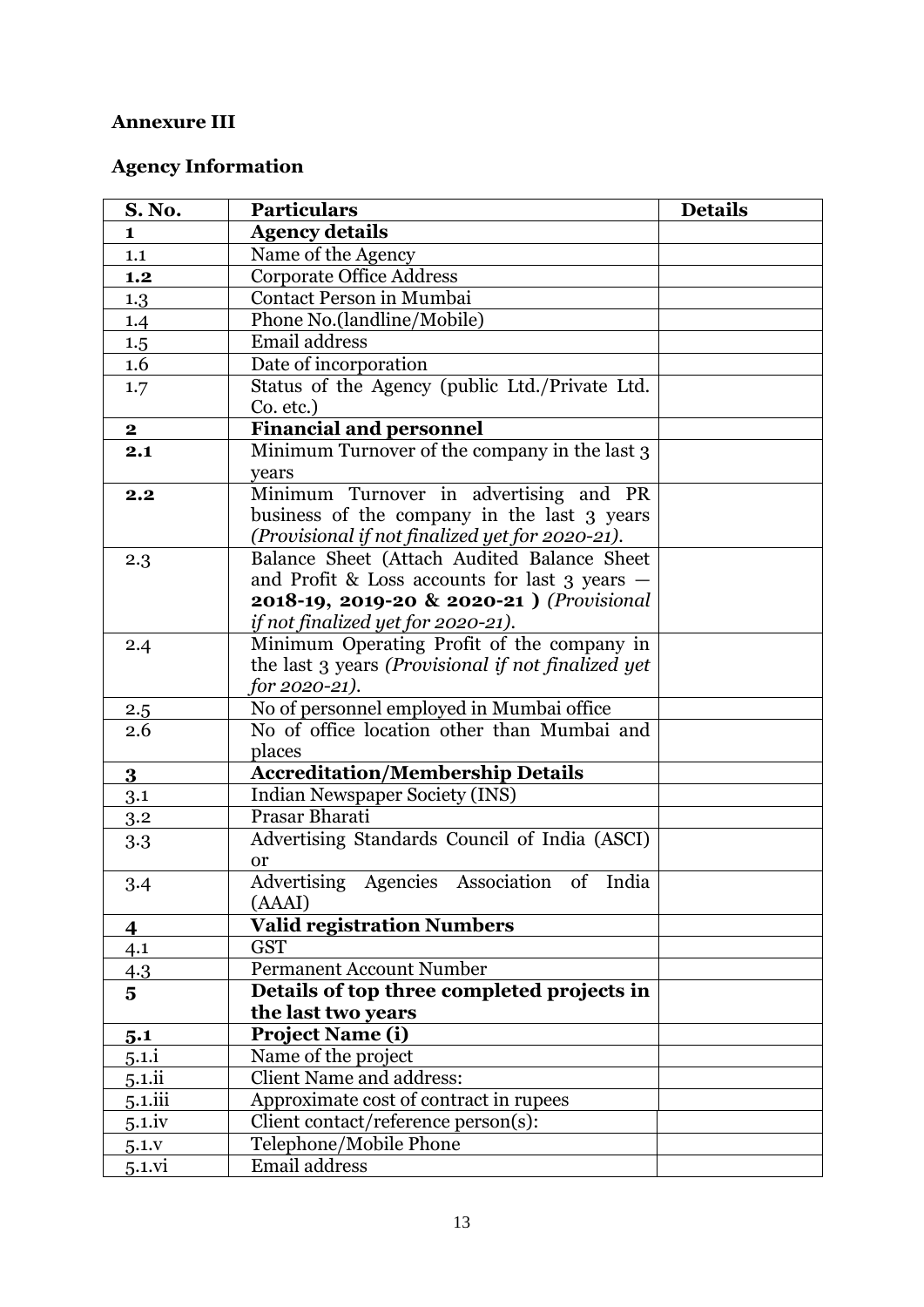| 5.2          | <b>Project Name (ii)</b>               |
|--------------|----------------------------------------|
| 5.2.i        | Name of the project                    |
| 5.2.ii       | <b>Client Name and address:</b>        |
| $5.2$ .iii   | Approximate cost of contract in rupees |
| $5.2$ iv     | Client contact/reference person(s):    |
| 5.2.v        | Telephone/Mobile Phone                 |
| 5.2.vi       | Email address                          |
| 5.3          | <b>Project Name (iii)</b>              |
| $5.3\dot{.}$ | Name of the project                    |
| 5.3.ii       | <b>Client Name and address:</b>        |
| 5.3.iii      | Approximate cost of contract in rupees |
| 5.3.iv       | Client contact/reference person(s):    |
|              |                                        |
| 5.3V         | Telephone/Mobile Phone                 |

**Date: Signature of Authorized Person:**

**Place: Name:** 

# **Designation:**

(Please affix seal of the Company)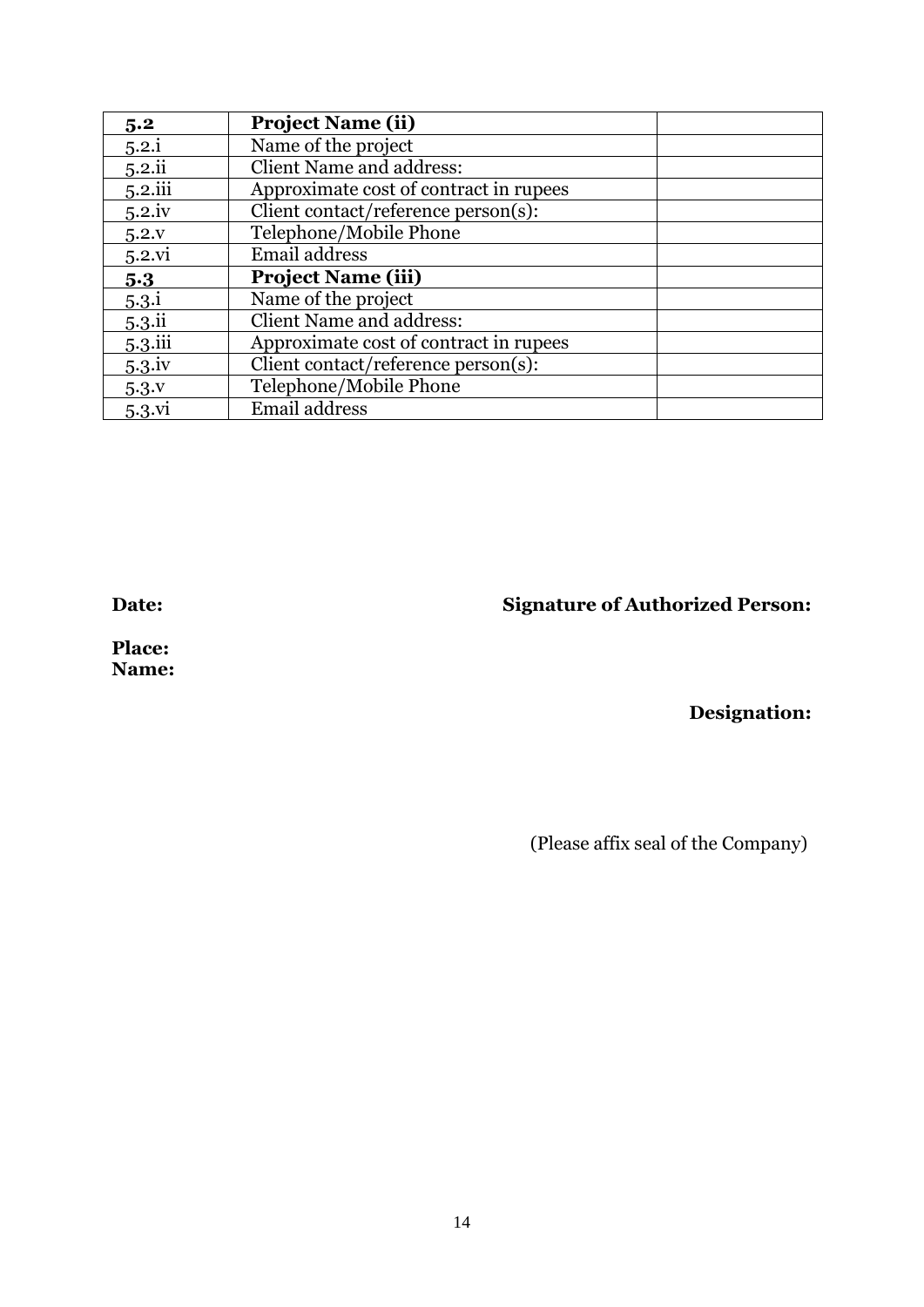# **Annexure IV**

# **Eligibility Criteria Response**

# **(Please tick mark the appropriate column)**

| S. No.         | Requirement                                     | <b>Available</b> | Not available |
|----------------|-------------------------------------------------|------------------|---------------|
| $\mathbf{1}$   | Accreditation<br>Indian<br>from                 |                  |               |
|                | Newspaper Society (INS), Prasar                 |                  |               |
|                | Bharati and in force for the last               |                  |               |
|                | three years                                     |                  |               |
| $\overline{2}$ | Membership<br>of Advertising                    |                  |               |
|                | Standards Council of India (ASCI)               |                  |               |
|                | or Advertising Agencies Association             |                  |               |
|                | of India (AAAI) (preferable)                    |                  |               |
| 3              | Registered legal entity having full-            |                  |               |
|                | fledged office in Mumbai with                   |                  |               |
|                | relevant expertise<br>creative<br>$\&$          |                  |               |
|                | personnel<br>and<br>required                    |                  |               |
|                | infrastructure                                  |                  |               |
| $\overline{4}$ | Agency should have<br>been<br>in                |                  |               |
|                | existence for minimum 5 years.                  |                  |               |
|                | Minimum average annual turnover                 |                  |               |
|                | of $\overline{\xi}$ 10 Crore and a minimum net  |                  |               |
|                | worth of ₹1 Crore (2018-19, 2019-               |                  |               |
|                | 20 & 2020-21) as per audited                    |                  |               |
|                | balance sheet (Provisional if not               |                  |               |
|                | finalized yet for 2020-21).                     |                  |               |
| 5              | Self declaration<br>stating<br>the              |                  |               |
|                | capabilities of the agency to deliver           |                  |               |
|                | campaign focused on urban and<br>rural          |                  |               |
|                | areas<br>major Indian<br>in                     |                  |               |
| 6              | languages<br>declaration stating<br>Self<br>the |                  |               |
|                | capabilities of the agency to make              |                  |               |
|                | films, animations, documentaries,               |                  |               |
|                | jingles, TVCs, etc.                             |                  |               |
| 7              | Self<br>declaration<br>stating<br>the           |                  |               |
|                | capabilities of the agency to manage            |                  |               |
|                | social media handles and digital                |                  |               |
|                | advertisements.                                 |                  |               |
| 8              | Self declaration<br>$\sigma$<br>not<br>being    |                  |               |
|                | blacklisted in the last 1 year by any           |                  |               |
|                | Central/State Government/ Public                |                  |               |
|                | <b>Sector Undertaking</b>                       |                  |               |
| 9              | Self declaration of not having                  |                  |               |
|                | defaulted in paying dues to media               |                  |               |
|                | houses, Banks and Tax authorities.              |                  |               |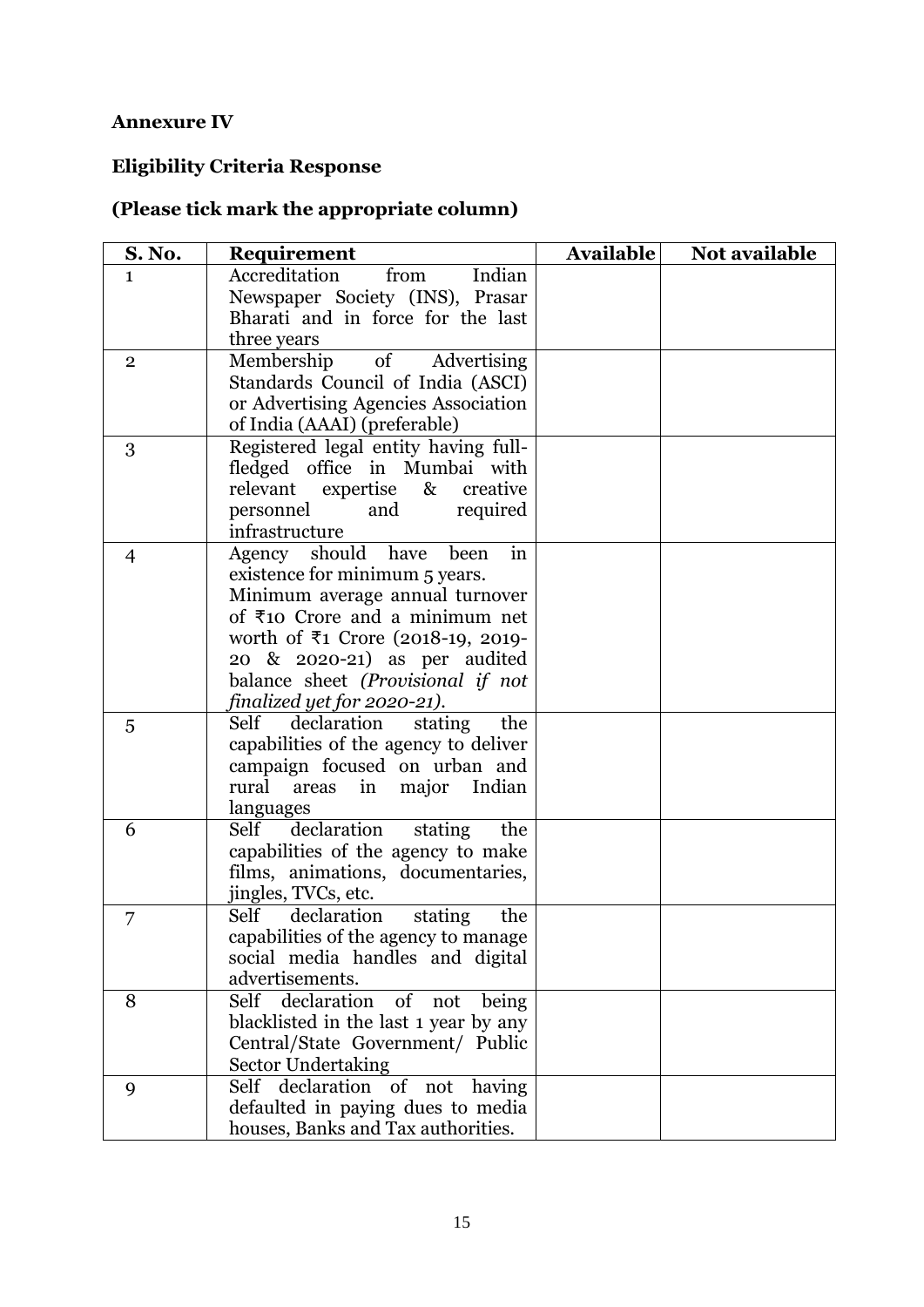# **Annexure V**

#### **List of Documents to be Enclosed**

- 1. Brief profile of the advertising agency, profile of management team, senior executives, creative personnel, experience in the field, etc. in addition to details provided in Annexure 2.
- 2. Registration certificate of incorporation
- 3. Organizational structure of the agency
- 4. Details of accreditation/membership with INS/AIR/Prasar Bharti/ASCI/AAAI, etc. documentary proof along with current status.
- 5. Details of membership with any other professional organization/association.
- 6. Solvency certificate from your banker and your Permanent Account Number. Published balance sheet certified by a chartered accountant for the past three years i.e. 2018-19, 2019-20 & 2020-21 *(Provisional if not finalized yet for 2020-21).*
- 7. Copies of income tax/service tax returns of the last three years certified by a chartered accountant.
- 8. Details of agency's annual business for the past two years with major media houses such as The Times Group, The Hindustan times, The Indian Express Group, Doordarshan, CNBC TV16, Zee Group, Sony group, etc.
- 9. Experience in brand advertising and promotion work done in rural areas. (Attach relevant documents)
- 10. List of clients (Government, Public sector undertaking, Private sector, etc.) and reference credentials from at least three active clients.
- 11. Details of experience in any other mode of advertising, awareness campaign and publicity.
- 12. Self declaration of not being blacklisted in the last 1 year by any Central/State Government / Public Sector Undertaking
- 13. Self declaration of not having defaulted in paying dues to media houses, banks and tax authorities.
- 14. Self declaration stating the capabilities of the agency to deliver campaign focused on rural masses/areas in major Indian languages.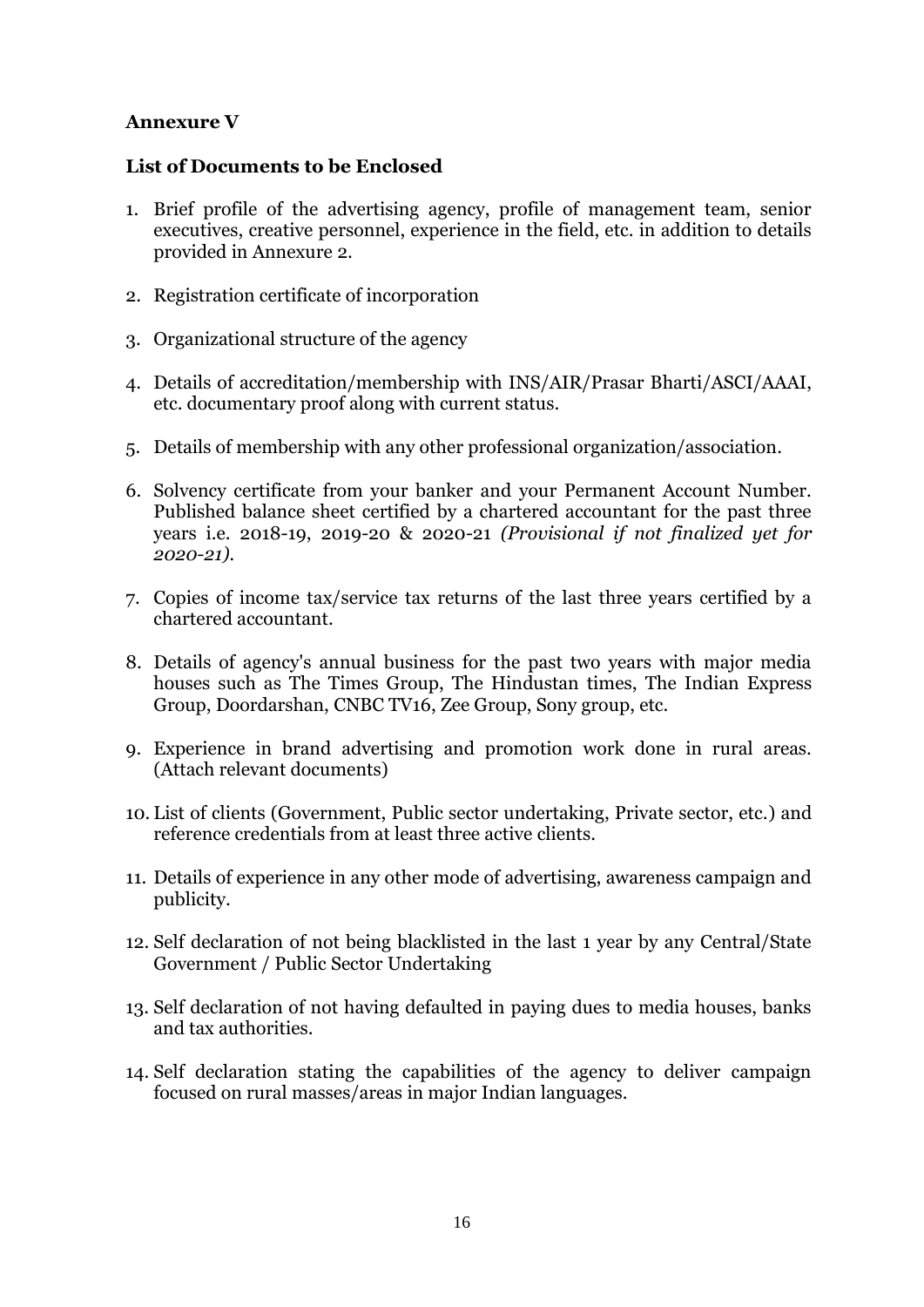# **Annexure VI**

### **Declaration for Relation in NABARD**

*(To be typed and submitted in the Letterhead of the Company/Firm of Bidder failing which the offer of Bidder is liable to be summarily rejected)* 

To The Chief General Manager Corporate Communications Department NABARD, Head Office 2nd Floor, A Wing C-24, G Block, Bandra Kurla Complex Bandra (E), Mumbai — 400051

Dear Sir,

# **Sub: Declaration for relation in NABARD**

Ref: Notice No.

I/We hereby submit the following information pertaining to relation/relatives of Proprietor/Partner (s)/Director(s) employed in NABARD.

# **Tick(√) any one as applicable:**

1. The Proprietor, Partner(s), Director(s) of our Company/Firm DO NOT have any relation or relatives employed in NABARD

OR

2. The Proprietor, Partner(s), or Director(s) of our Company/Firm have relation/relatives employed in NABARD and their particulars are as below:

(i)

(ii)

Signature of the Authorized Signatory

Note:

1. Attach separate sheet, if necessary.

2. If it comes to the knowledge of NABARD at a later date that the information furnished by the Bidder is false, NABARD reserves the right to take suitable action against the Bidder/Contractor.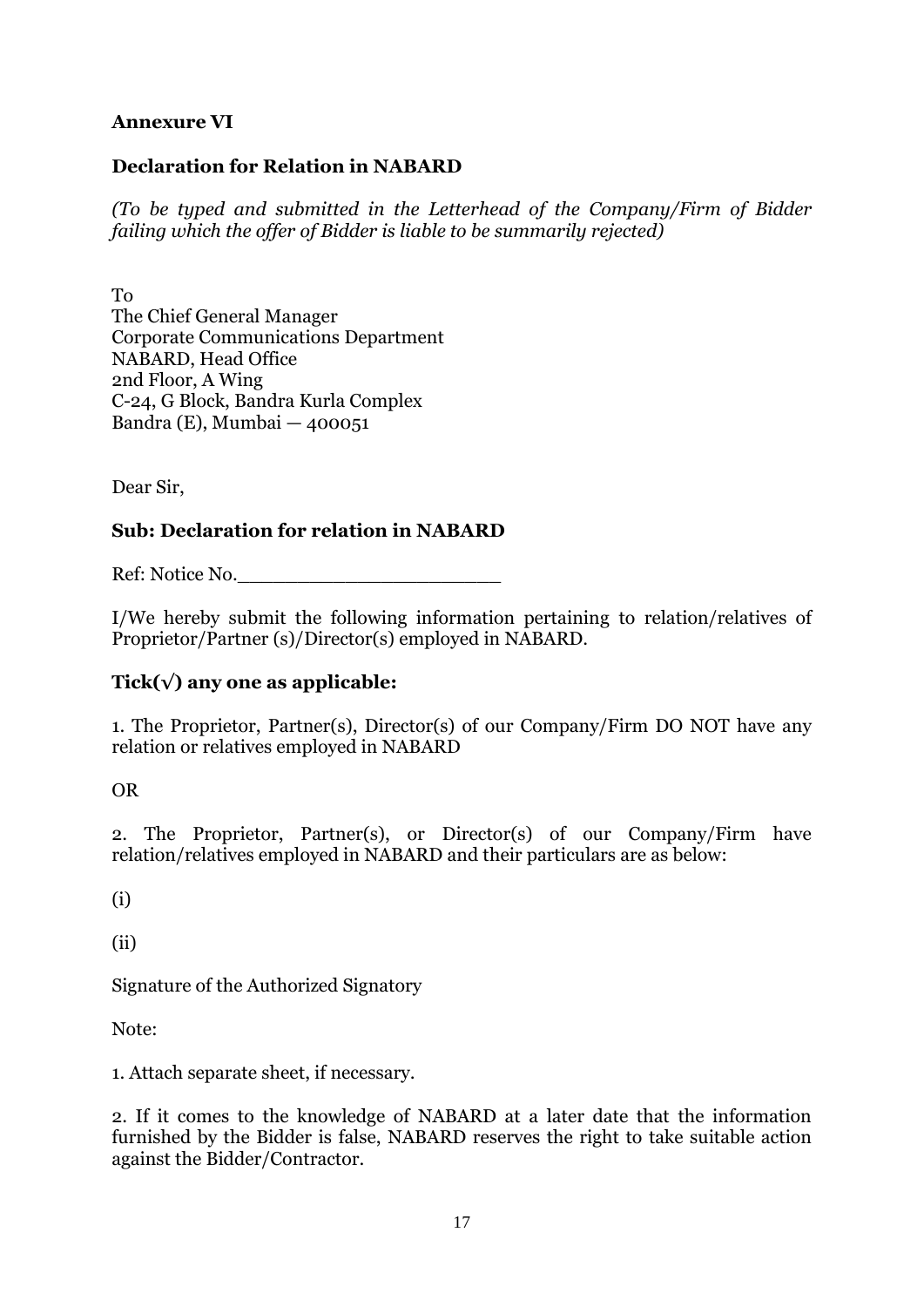# **Annexure VII**

# **Pre Contract Integrity Pact**

*(On stamp paper value of Rs 100/-)* 

Between

National Bank for Agriculture and Rural Development (NABARD) hereinafter referred to as "The Buyer"

And …………………………………………. hereinafter referred to as "The Bidder"

# **Preamble**

The Buyer intends to award, under laid down organizational procedures, contract/s for ……………………………….. . The Buyer values full compliance with all relevant laws of the land, rules, regulation, and economic use of resources and of fairness /transparency in its relations with its Bidder(s) and/or Contractor(s).

In order to achieve these goals, the Buyer will appoint Independent External Monitors (IEMs) who will monitor the tender process and the execution of the contract for compliance with the principles mentioned above.

#### **Section 1 – Commitments of the Buyer**

(1) The Buyer commits itself to take all measures necessary to prevent corruption and to observe the following principles:

a. No employee of the Buyer, personally or through family members, will in connection with the tender for, or the execution of a contract, demand, take a promise for or accept, for self or third person, any material or immaterial benefit which the person is not legally entitled to.

b. The Buyer will, during the tender process treat all Bidder(s) with equity and reason. The Buyer will, in particular, before and during the tender process, provide to all Bidder(s) the same information and will not provide to any Bidder(s) confidential / additional information through which the Bidder(s) could obtain an advantage in relation to the tender process or the contract execution.

c. The Buyer will exclude from the process all known prejudiced persons.

(2) If the Buyer obtains information on the conduct of any of its employees which is a criminal offence under the IPC/PC Act, or if there be a substantive suspicion in this regard, the Buyer will inform the Chief Vigilance Officer and in addition can initiate disciplinary actions.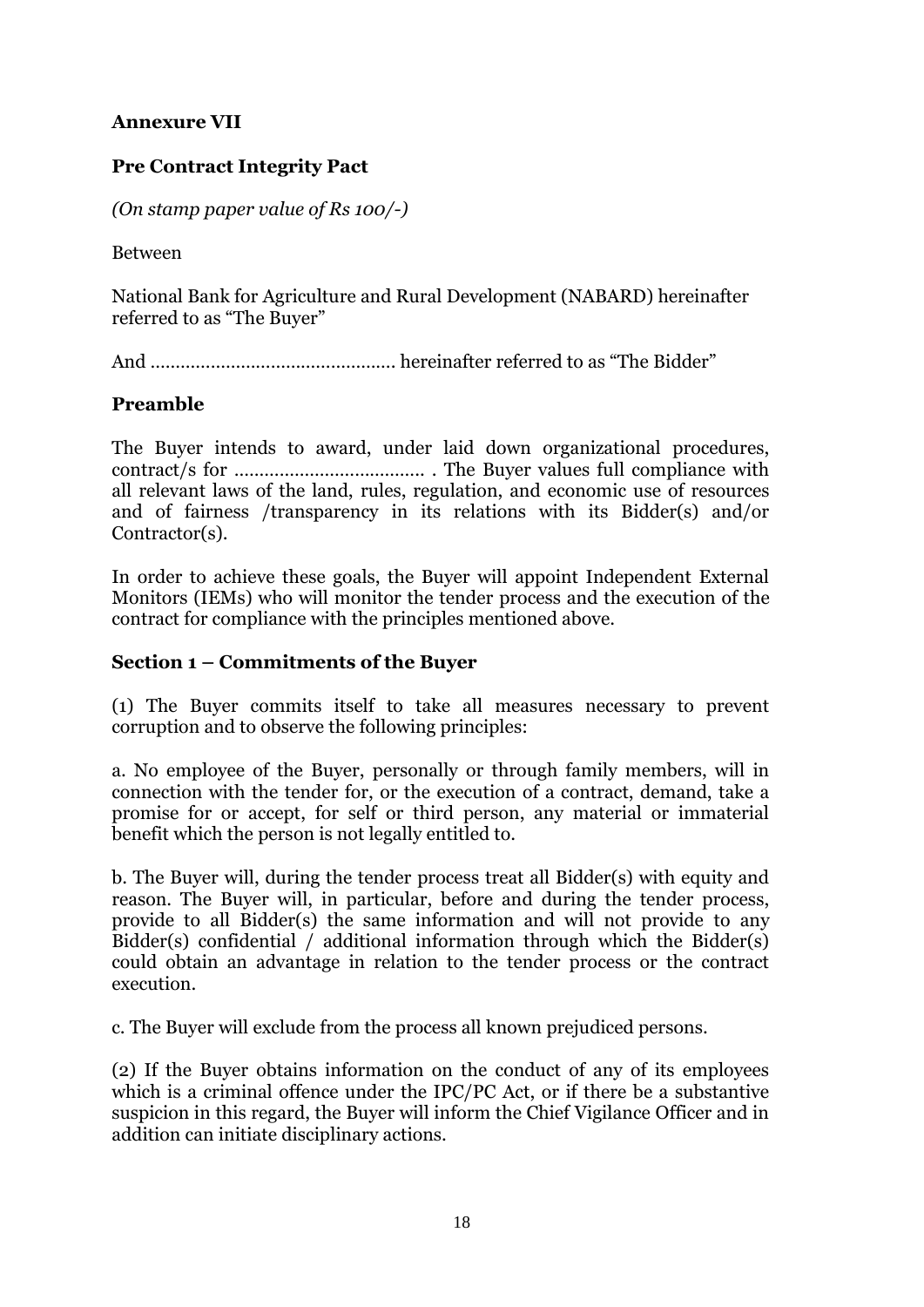# **Section 2 – Commitments of the Bidder(s)/Contractor(s)**

(1) The Bidder(s) / Contractor(s) commit themselves to take all measures necessary to prevent corruption. The Bidder(s) / Contractor(s) commit themselves to observe the following principles during participation in the tender process and during the contract execution:

a. The Bidder(s) / Contractor(s) will not, directly or through any other person or firm, offer, promise or give to any of the Buyer's employees involved in the tender process or the execution of the contract or to any third person any material or other benefit which he/she is not legally entitled to, in order to obtain in exchange any advantage of any kind whatsoever during the tender process or during the execution of the contract.

b. The Bidder(s)/Contractor(s) will not enter with other Bidders into any undisclosed agreement or understanding, whether formal or informal. This applies in particular to prices, specifications, certifications, subsidiary contracts, submission or non- submission of bids or any other actions to restrict competitiveness or to introduce cartelisation in the bidding process.

c. The Bidder(s)/Contractor(s) will not commit any offence under the relevant IPC/PC Act; further the Bidder(s) / Contractor(s) will not use improperly, for purposes of competition or personal gain, or pass on to others, any information or document provided by the Buyer as part of the business relationship, regarding plans, technical proposals and business details, including information contained or transmitted electronically.

d. The Bidder(s)/Contractor(s) of foreign origin shall disclose the name and address of the Agents/representatives in India, if any. Similarly the Bidder(s)/Contractors(s) of Indian Nationality shall furnish the name and address of the foreign Buyers, if any.

e. The Bidder(s) /Contractor(s) will, when presenting their bid, disclose any and all payments made, is committed to or intends to make to agents, brokers or any other intermediaries in connection with the award of the contract.

f. Bidder(s) /Contractor(s) who have signed the Integrity Pact shall not approach the Courts while representing the matter to IEMs and shall wait for their decision in the matter. (2) The Bidder(s) /Contractor(s) will not instigate third persons to commit offences outlined above or be an accessory to such offences.

#### **Section 3 – Disqualification from tender process and exclusion from future contracts**

If the Bidder(s) /Contractor(s), before award or during execution has committed a transgression through a violation of Section 2, above or in any other form which put their reliability or credibility in question, the Buyer is entitled to disqualify the Bidder(s) /Contractor(s) from the tender process.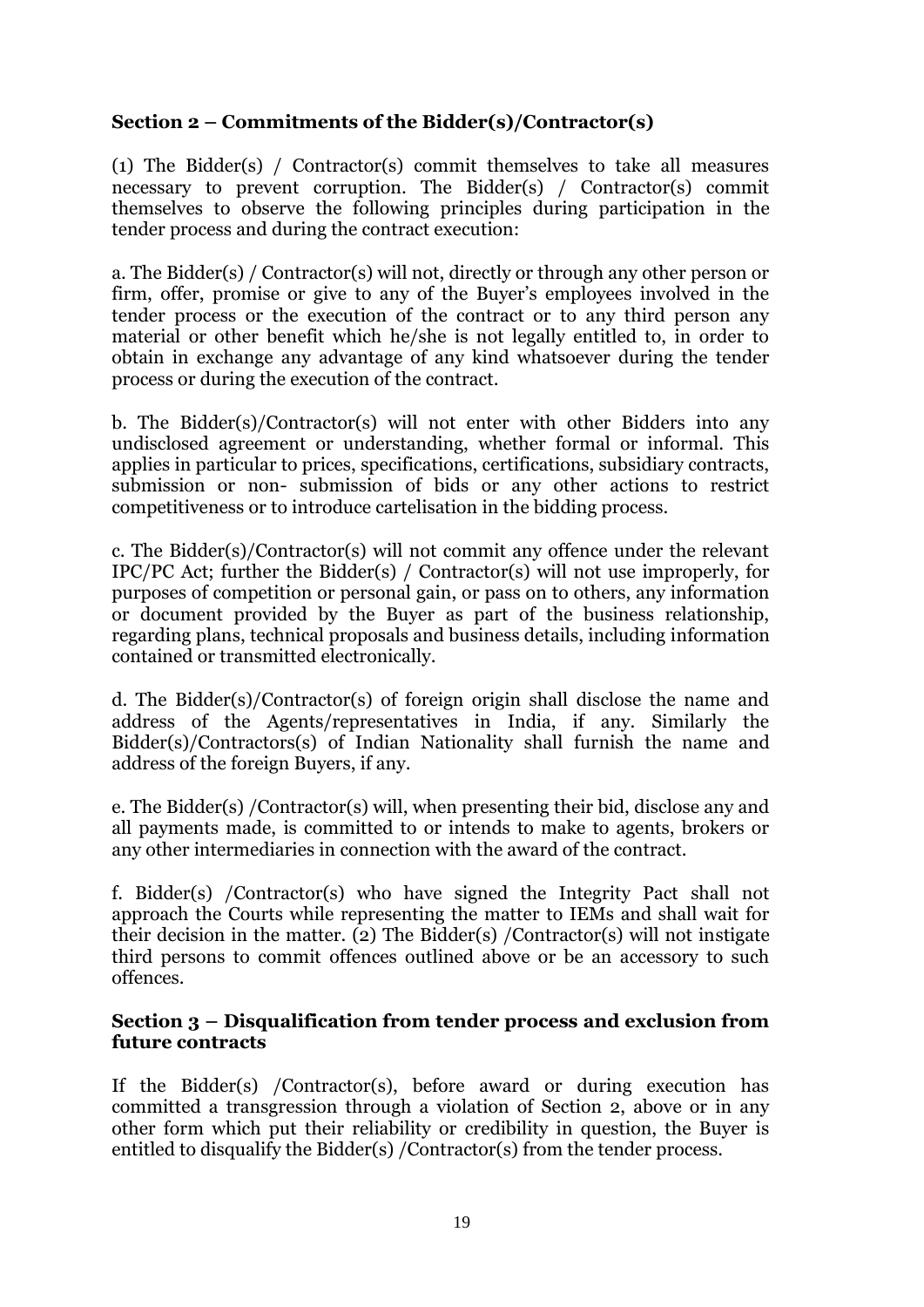# **Section 4 – Compensation for Damages**

(1) If the Buyer has disqualified the Bidder(s) from the tender process prior to the award according to Section 3, the Buyer is entitled to demand and recover the damages equivalent to Earnest Money Deposit/Bid Security.

(2) If the Buyer has terminated the contract according to Section 3, or if the Buyer is entitled to terminate the contract according to Section 3, the Buyer shall be entitled to demand and recover from the Contractor liquidated damages of the Contract value or the amount equivalent to Performance Bank Guarantee.

#### **Section 5 – Previous transgression**

(1) The Bidder declares that no previous transgressions occurred in the last three years with any other Company in any country conforming to the anticorruption approach or with any Public Sector Enterprise in India that could justify his exclusion from the tender process.

(2) If the Bidder makes incorrect statement on this subject, he can be disqualified from the tender process.

### **Section 6 – Equal treatment of all Bidders / Contractors/ Subcontractors**

(1) In case of sub-contracting, the Buyer Contractor shall take the responsibility of the adoption of Integrity Pact by the Sub-contractor.

(2) The Buyer will enter into agreements with identical conditions as this one with all Bidders and Contractors

(3) The Buyer will disqualify from the tender process all bidders who do not sign the Pact or violate its provisions.

#### **Section 7 – Criminal charges against violating Bidders(s) / Contractor(s)/ Subcontractor(s)**

If the Buyer obtains knowledge of conduct of a Bidder, Contractor or Subcontractor, or of an employee or a representative or an associate of a Bidder, Contractor or Subcontractor, which constitutes corruption, or if the Buyer has substantive suspicion in this regard, the Buyer will inform the same to the Chief Vigilance Officer.

# **Section 8 – Independent External Monitor**

(1) The Buyer appoints competent and credible Independent External Monitor for this Pact after approval by the Central Vigilance Commission. The task of the Monitor is to review independently and objectively, whether and to what extent the parties comply with the obligations under this agreement. The Independent External Monitor appointed for NABARD is: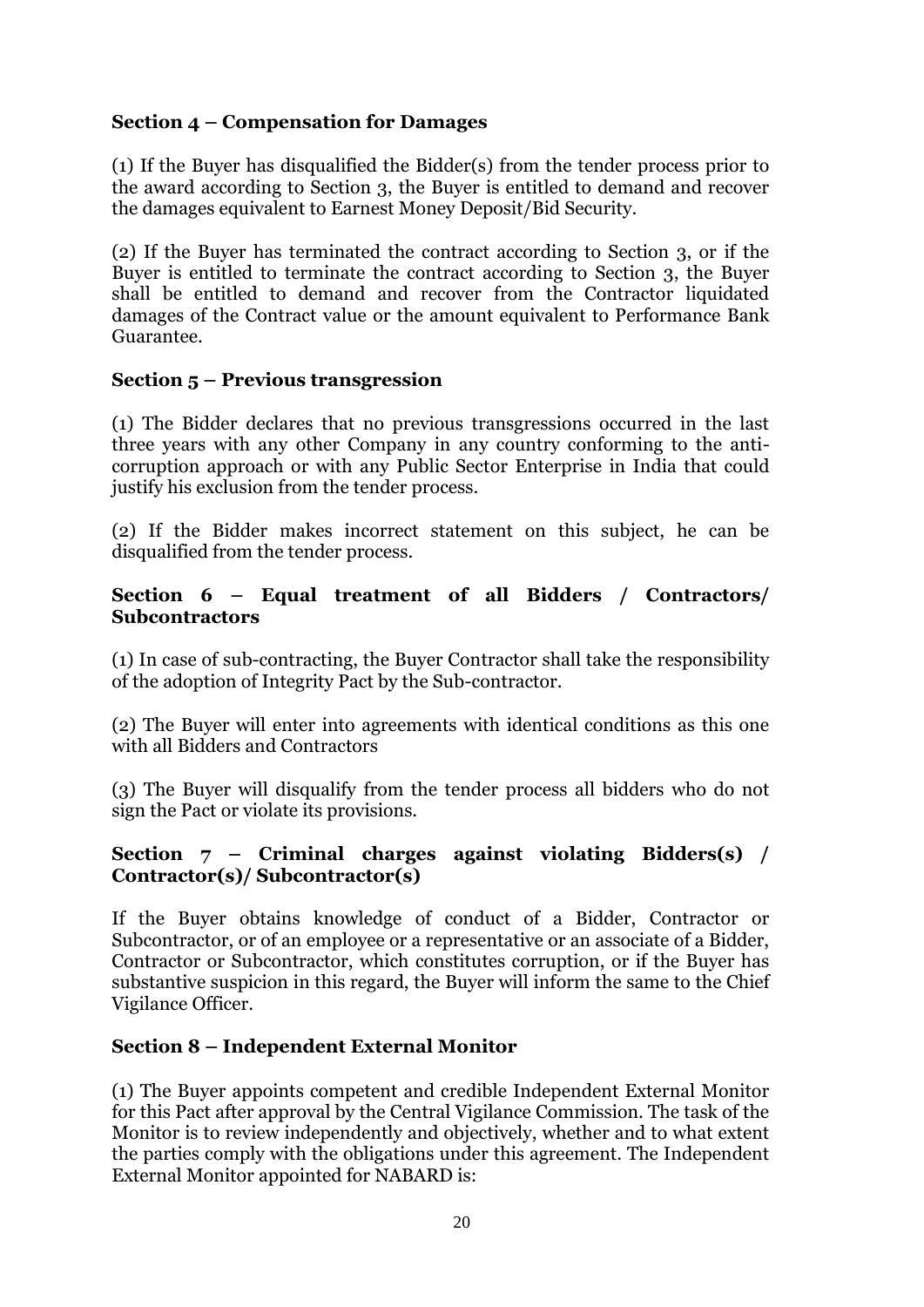Shri Pramod Kumar Sangewar, IRSS (Retd) H.No. 12-5-65/1, Flat No. 109 Sri Harsha Sethuram Unique Vijayapuri Colony, South Lalaguda Secunderabad-500 017, Telangana State.

(2) The Monitor is not subject to instructions by the representatives of the parties and performs his/her functions neutrally and independently. The Monitor would have access to all Contract documents, whenever required. It will be obligatory for him / her to treat the information and documents of the Bidders /Contractors as confidential. He / she reports to the Chairman, NABARD.

(3) The Bidder(s)/Contractor(s) accepts that the Monitor has the right to access without restriction to all Project documentation of the Buyer including that provided by the Contractor. The Contractor will also grant the Monitor, upon his/her request and demonstration of a valid interest, unrestricted and unconditional access to their project documentation. The same is applicable to Sub-contractors.

(4) The monitor is under contractual obligation to treat the information and documents of the Bidder(s) /Contractor(s) / Sub-contractor(s) with confidentiality. The Monitor has also signed declarations on 'Non-disclosure of Confidential Information and of 'Absence of Conflict of Interest'. In case of any conflict of interest arising at a later date, the IEM shall inform Chairman, NABARD and recuse himself/herself from that case.

(5) The Buyer will provide to the Monitor sufficient information about all meetings among the parties related to the Project, provided such meetings could have an impact on the contractual relations between the Buyer and the Contractor. The parties offer to the Monitor the option to participate in such meetings.

(6) As soon as the Monitor notices, or believes to notice, a violation of this agreement, he/she will so inform the Management of the Buyer and request the Management to discontinue or take corrective action, or to take other relevant action. The monitor can in this regard submit non-binding recommendations. Beyond this, the Monitor has no right to demand from the parties that they act in a specific manner, refrain from action or tolerate action.

(7) The monitor will submit a written report to the Chairman, NABARD within 8 to 10 weeks from the date of reference or intimation to him by the Buyer and, should the occasion arise, submit proposal for correcting problematic situations.

(8) If the Monitor has reported to the Chairman, NABARD, a substantiated suspicion of an offence under the relevant IPC/PC Act, and the Chairman NABARD has not, within reasonable time, taken visible action to proceed against such offence or reported it to the Chief Vigilance Officer, the Monitor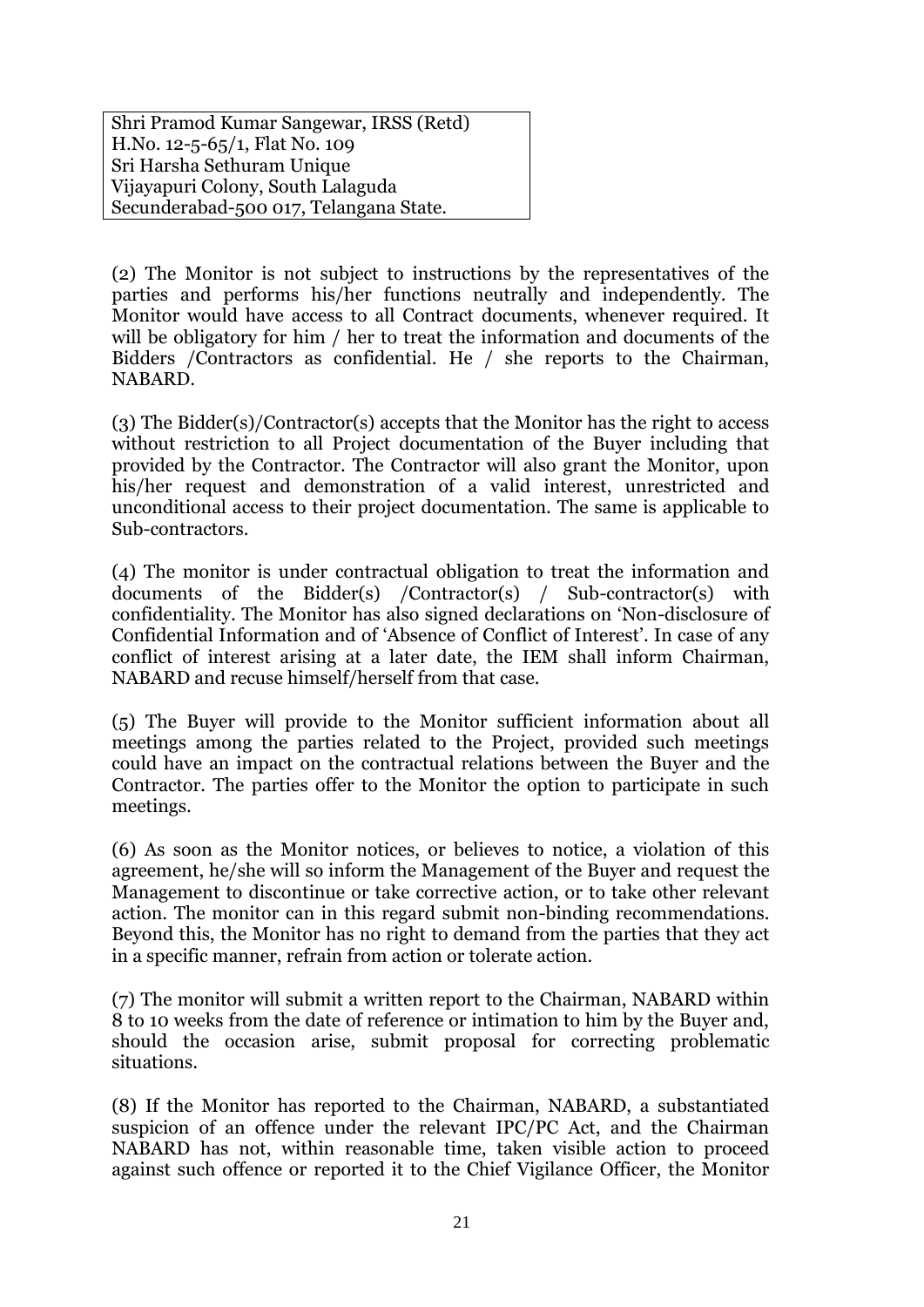may also transmit this information directly to the Central Vigilance Commissioner.

(9) The word 'Monitor' would include both singular and plural.

# **Section 9 – Pact Duration**

This Pact begins when both parties have legally signed it. It expires for the Contractor 12 months after the last payment under the contract, and for all other Bidders 6 months after the contract has been awarded. Any violation of the same would entail disqualification of the bidders and exclusion from future business dealings. If any claim is made/lodged during this time, the same shall be binding and continue to be valid despite the lapse of this pact as specified above, unless it is discharge/determined by the Chairman of NABARD.

#### **Section 10 – Other provisions**

(1) This agreement is subject of Indian Law, Place of performance and jurisdiction is the Head Office of the Buyer, i.e. Mumbai.

(2) Changes and supplements as well as termination notices need to be made in writing. Side agreements have not been made.

(3) If the Contractor is a partnership or a consortium, this agreement must be signed by all partners or consortium members.

(4) Should one or several provisions of this agreement turn out to be invalid, the remainder of this agreement remains valid. In this case, the parties will strive to come to an agreement to their original intentions.

(5) Issues like Warranty/Guarantee etc. shall be outside the purview of IEMs.

(6) In the event of any contradiction between the Integrity Pact and its Annexure, if any, the Clause in the Integrity Pact will prevail.

| <b>BUYER</b>        |
|---------------------|
| Name of the Officer |
| Designation         |
| Organisation        |

BUYER BIDDER Chief Executive Officer

#### NABARD

| Witness |
|---------|
|         |
|         |
|         |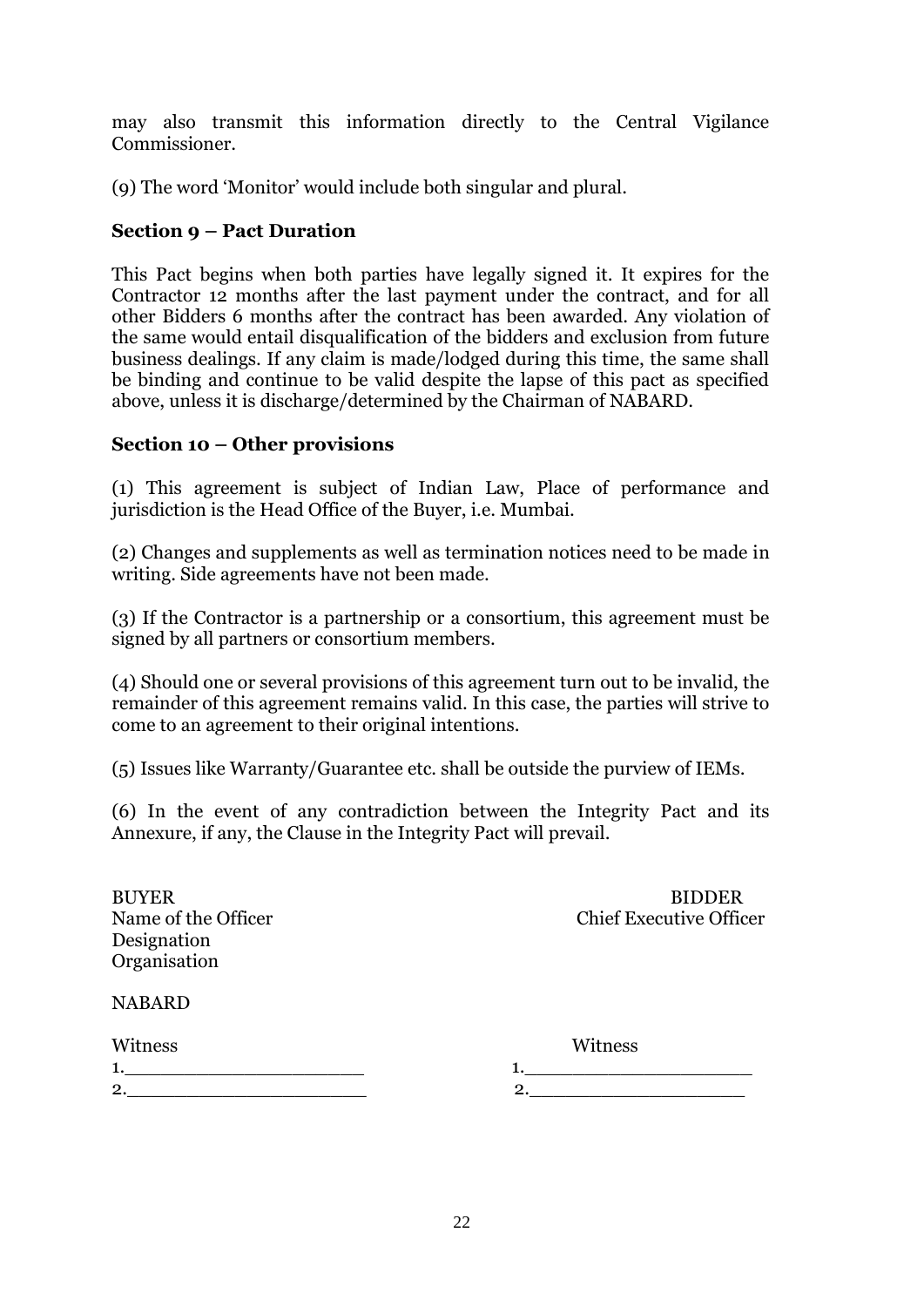# **Annexure VIII**

#### **Resolution of Disputes**

- a. All disputes and differences of any kind whatsoever, arising out of or in connection with this agreement or in the discharge of any obligation arising under this agreement shall be resolved.
- b. This agreement shall be governed by and construed in accordance with the laws of India.
- c. All disputes or differences between NABARD and the agencies shall be settled amicably between NABARD's representative and the agency/service provider's representative. If, however, the parties are not able to resolve them, the same shall be settled by arbitration in accordance with the applicable Indian Laws, and the award made in pursuance thereof shall be binding on the parties. Any appeal will be subject to the exclusive jurisdiction of courts at Mumbai.
- d. The agreement shall be governed by the law for the time being in force in India. This agreement shall be subject to exclusive civil jurisdiction of courts at Mumbai only. No other civil court shall have jurisdiction in case of any dispute, under this agreement.
- e. All disputes or differences whatsoever arising between NABARD and the agencies out of or in relation to the construction, meaning and operation or effect of the contract, with the agencies, or breach thereof shall be settled amicably.
- f. In case of failure to resolve the disputes and differences amicably within 30 days of the receipt of notice by the other party, then such unsettled dispute or difference shall be resolved to arbitration by sole arbitrator mutually agreed in accordance with the Arbitration and Conciliation Act, 1996.
- g. If no agreement is arrived at within 30 days from the date of notice as to who shall be the sole arbitrator, NABARD shall send to the Consultant/Service Provider/Service Provider a list of three names of persons who shall be presently unconnected with NABARD. Consultant/Service Provider shall on receipt of the names as aforesaid, select any one of persons so named to be appointed as sole arbitrator and communicate his name to NABARD within 30 days of receipt of the names. NABARD shall, thereupon, without delay, appoint the said person as the sole arbitrator.
- h. If Consultant /Service Provider fails to select the person as sole arbitrator within 30 days of receipt of the panel and inform NABARD accordingly, NABARD shall be entitled to appoint one of the persons from the panel as sole arbitrator and communicate his name to Consultant /Service Provider.
- i. If the person so appointed is unable or unwilling to act or refuses his appointment or vacates his office due to any reason whatsoever, another person shall be appointed by NABARD from the above list of persons. The provisions of the Indian Arbitration and Conciliation Act, 1996, shall govern the arbitration.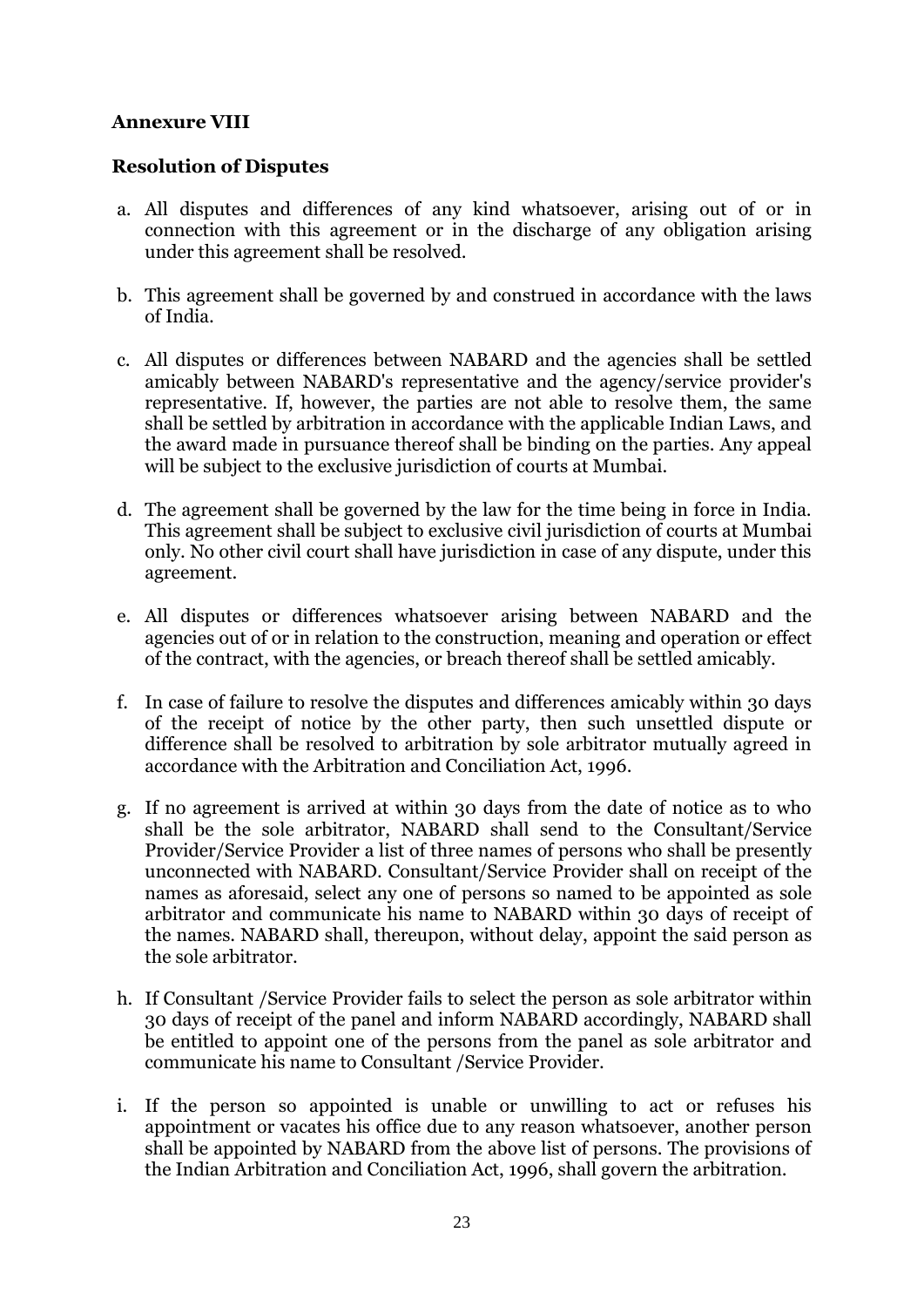- j. The award shall be final and binding on both the parties.
- k. The language of Arbitration shall be English.
- l. The venue of the arbitration shall be at Mumbai and the language of the arbitration proceedings and that of all documents and communications between the parties shall be English.
- m. Work under the project contract/work order shall be continued by the empanelled agencies during the arbitration proceedings unless otherwise directed in writing by NABARD unless the matter is such that the work cannot possibly be continued until the decision of the arbitrator is obtained. Save as those which are otherwise explicitly provided in the contract, no payment due or payable by NABARD to the agency shall be withheld on account of the on-going arbitration proceedings, if any, unless it is the subject matter or one of the subject matters thereof.
- n. Any notice, for the purpose of this contract, has to be sent in writing to either of the parties by facsimile transmission, by registered post with acknowledgement due or by a reputed courier service. All notices shall be deemed to have been validly given on (i) the business day immediately following the date of transmission with confirmed answer back, if transmitted by facsimile transmission, or (ii) the expiry of 5 days after posting, if sent by post, or (iii) the business date of receipt, if sent by courier.